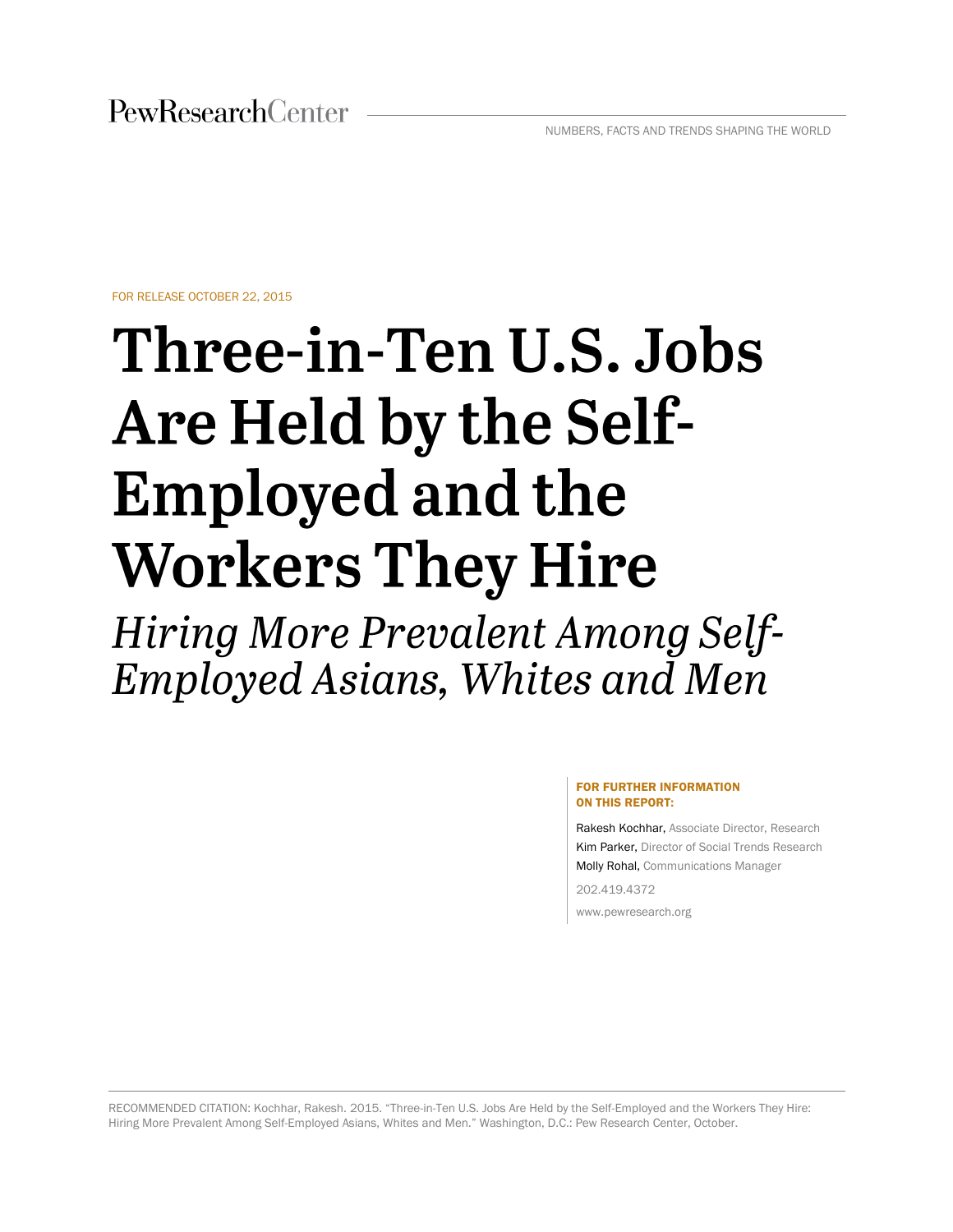# About This Report

This report focuses on job creation by the nation's self-employed workers. Using data the U.S. Census Bureau recently made publicly available for the first time, the report provides estimates of the number of workers on the payrolls of the self-employed in 2014 and how job creation varies with these business owners' demographic characteristics.

This report is a collaborative effort based on the input and analysis of the following individuals. Find related reports online at [pewresearch.org/socialtrends.](http://pewresearch.org/socialtrends)

Rakesh Kochhar, *Associate Director, Research* Kim Parker, *Director of Social Trends Research* Mark Hugo Lopez, *Director of Hispanic Research* Claudia Deane, *Vice President, Research* Anna Brown, *Research Assistant* Michael Keegan, *Information Graphics Designer* David Kent, *Copy Editor* Michael Suh, *Associate Digital Producer*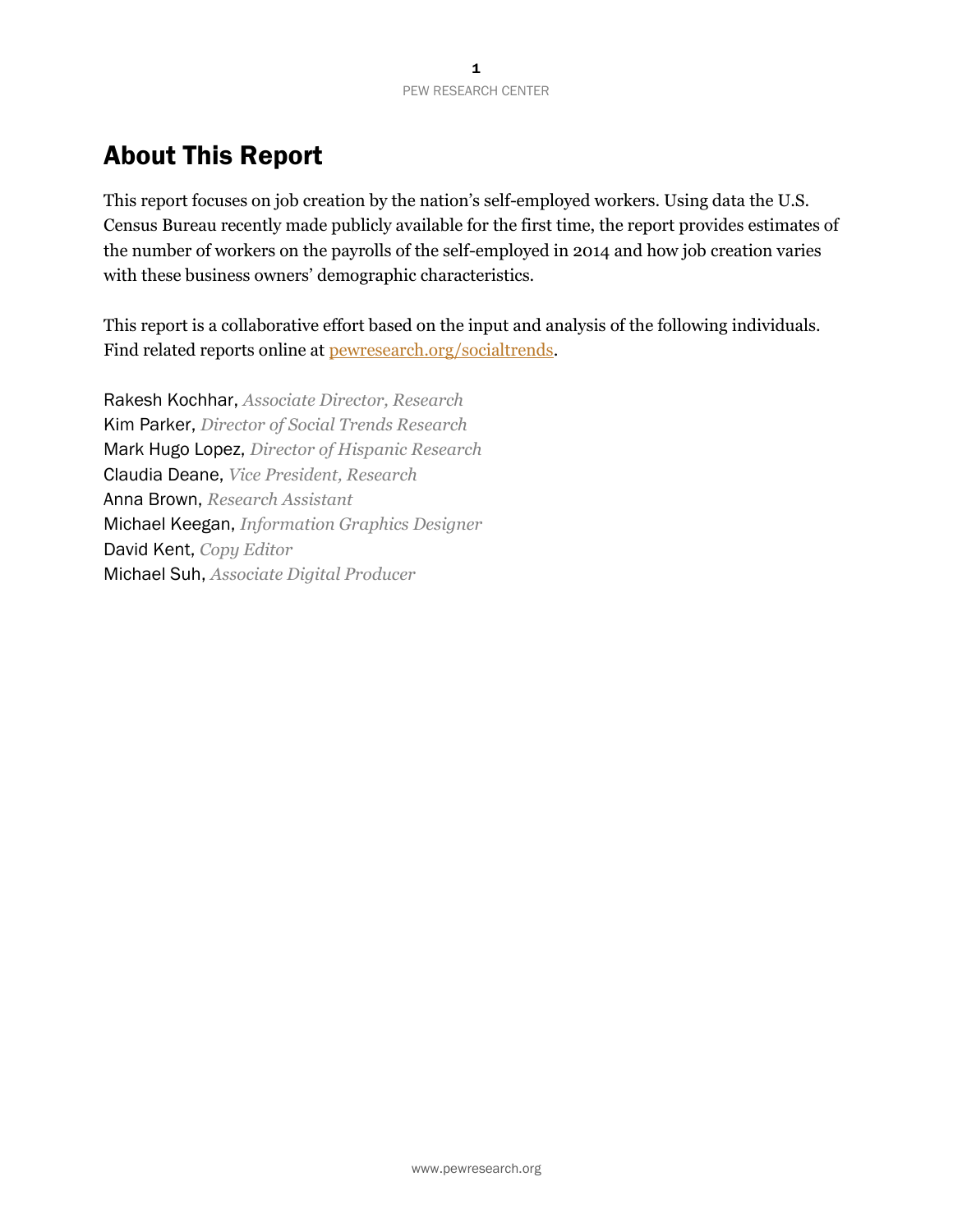# <span id="page-2-0"></span>A Note on Terminology and Methods

Self-employed people work for profit or fees in their own business. They could be sole proprietors of their business or own it in partnership with others. Businesses run by self-employed workers may assume any of several legal forms, including incorporation.

All references to whites, blacks and Asians are to the non-Hispanic components of those populations. Asians include Native Hawaiians and Pacific Islanders. The terms "Asian American" and "Asians" are used interchangeably. Whites, blacks and Asians are single-race-only groups.

"U.S. born" refers to an individual who is a U.S. citizen at birth, including people born in the United States, Puerto Rico or other U.S. territories, as well as those born abroad to parents at least one of whom was a U.S. citizen. "Immigrant" refers to persons born outside of the United States, Puerto Rico or other U.S. territories to parents neither of whom was a U.S. citizen.

As a rule, this study only reports estimates that are based on a sample of at least 500 workers. Exceptions to this rule are flagged as such.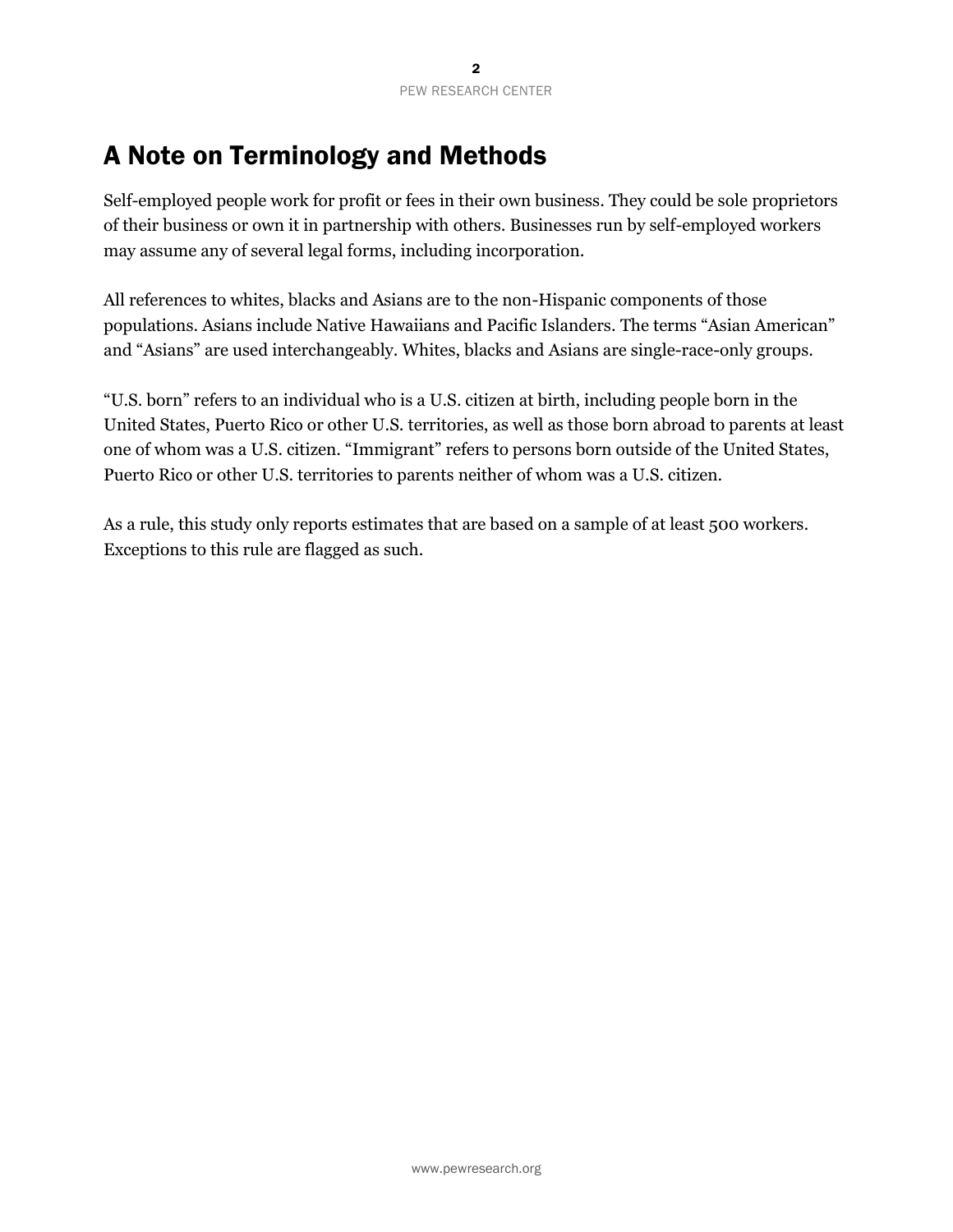# <span id="page-3-0"></span>About Pew Research Center

Pew Research Center is a nonpartisan fact tank that informs the public about the issues, attitudes and trends shaping America and the world. It does not take policy positions. The center conducts public opinion polling, demographic research, content analysis and other data-driven social science research. It studies U.S. politics and policy; journalism and media; internet, science and technology; religion and public life; Hispanic trends; global attitudes and trends; and U.S. social and demographic trends. All of the center's reports are available at [www.pewresearch.org.](http://www.pewresearch.org/) Pew Research Center is a subsidiary of The Pew Charitable Trusts, its primary funder.

© Pew Research Center 2015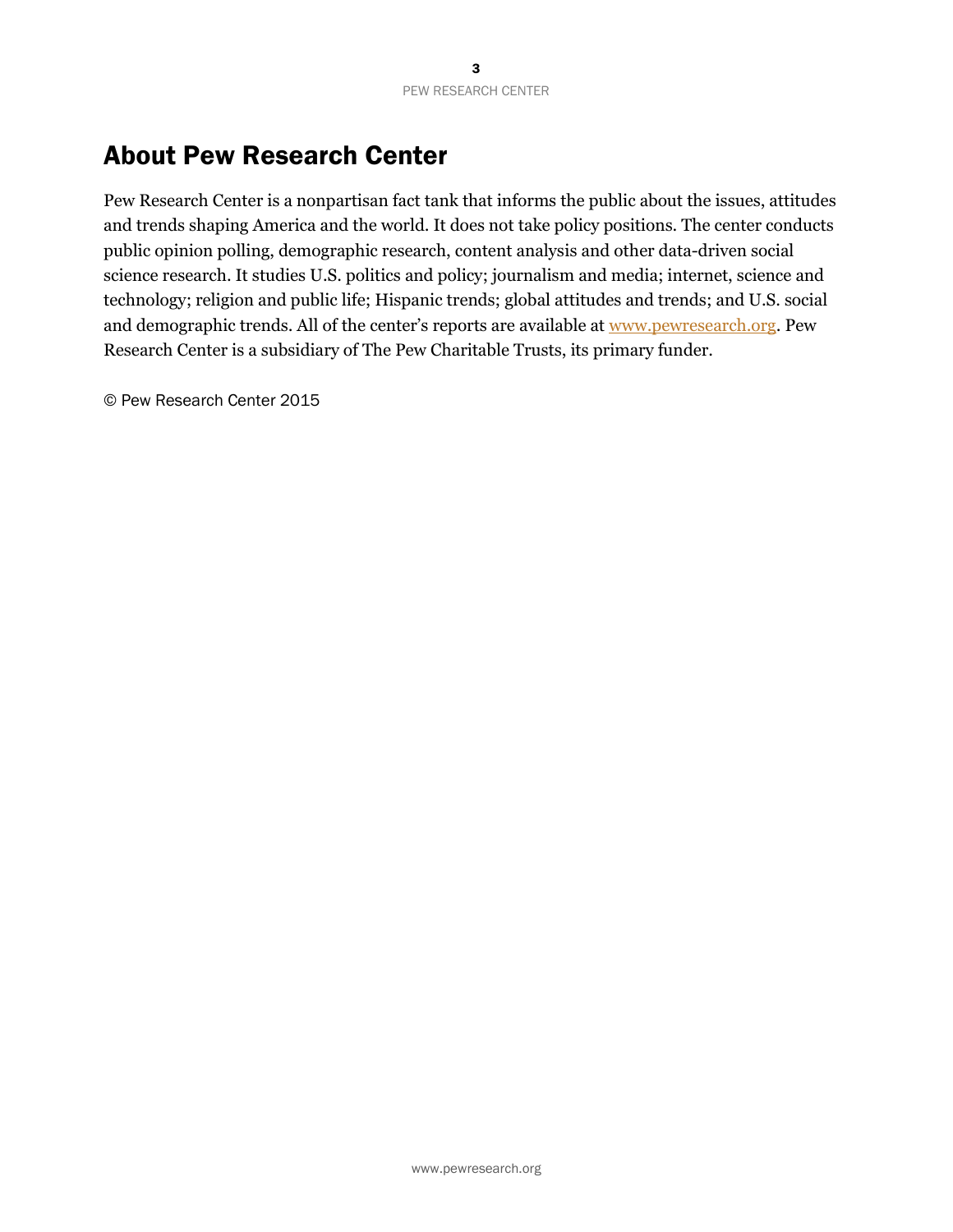# Table of Contents

| <b>About This Report</b>                                            | 1            |
|---------------------------------------------------------------------|--------------|
| A Note on Terminology and Methods                                   | $\mathbf{2}$ |
| <b>About Pew Research Center</b>                                    | 3            |
| <b>Overview</b>                                                     | 5            |
| Rates of Self-Employment by Demographic Groups                      | 9            |
| Which Self-Employed Workers Are More Likely to Hire Paid Employees? | 10           |
| Number of Hires by Demographic Groups                               | 11           |
| Road Map to the Report                                              | 12           |
| <b>National Trends in Self-Employment and Job Creation</b>          | 14           |
| Job Creation by the Self-Employed                                   | 14           |
| Self-Employment and Job Creation by Industry                        | 17           |
| The Gender Gap in Self-Employment and Hiring                        | 19           |
| The Hiring of Other Workers by Self-Employed Men and Women          | 20           |
| Among Self-Employed, Whites and Asians Do More Hiring               | 23           |
| Hiring Among the Self-Employed by Race and Ethnicity                | 25           |
| <b>Immigrants' Contributions to Job Creation</b>                    | 27           |
| Job Creation by Immigrant and U.S.-Born Self-Employed Workers       | 30           |
| <b>References</b>                                                   | 32           |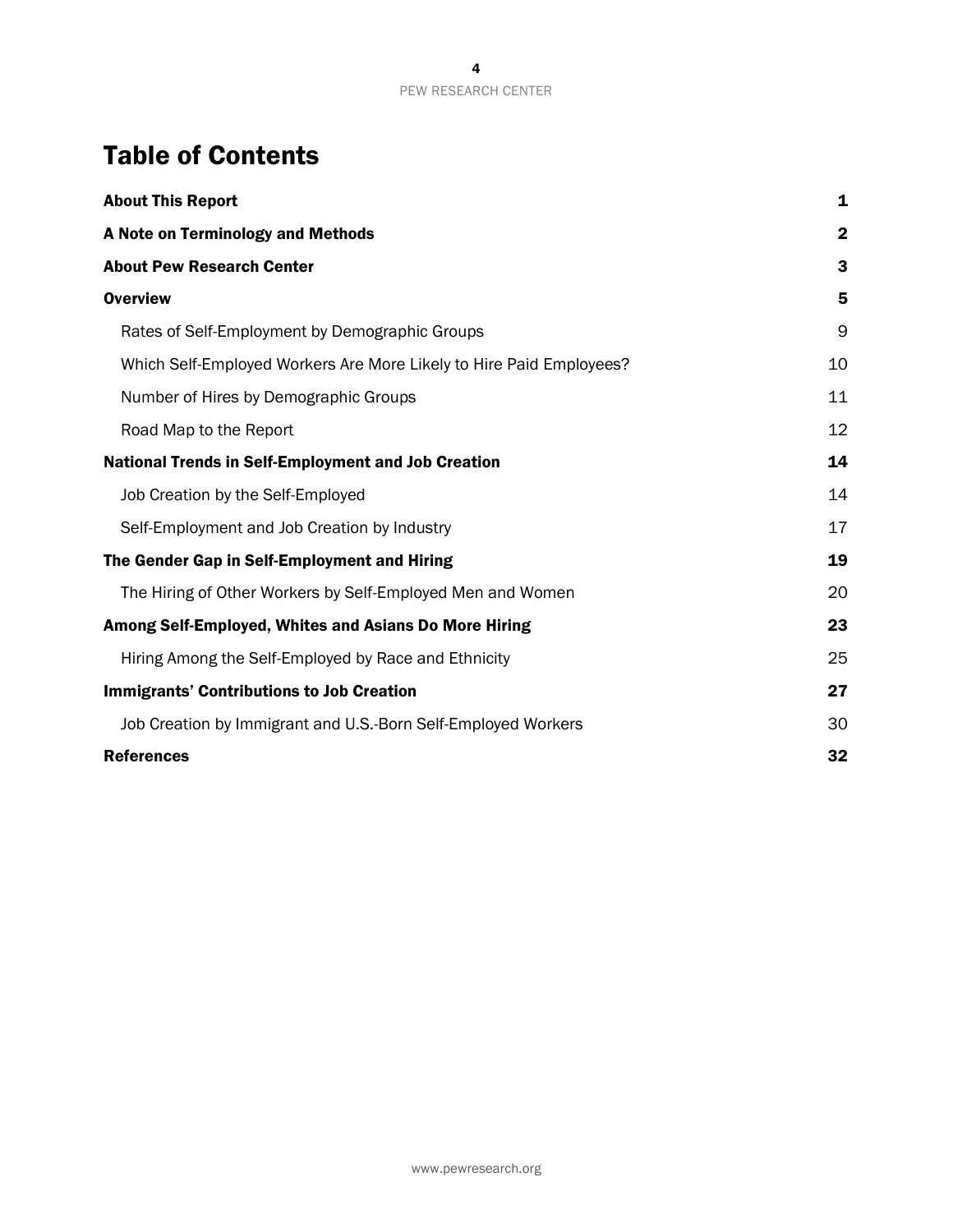# <span id="page-5-0"></span>**Overview**

 $\overline{a}$ 

Self-employed Americans and the workers they hired accounted for 44 million jobs in 2014, or 30% of the national workforce, according to a Pew Research Center analysis of data the U.S. Census Bureau recently made publicly available for the first time. The self-employed, 14.6 million in all, represented 10% of the nation's 146 million workers, and they in turn provided jobs for 29.4 million other workers.

Entrepreneurship and the role it plays in job creation is an issue of keen interest to policymakers. Self-employed workers, who work for profit or fees in their own business, encompass many of the nation's entrepreneurs.<sup>1</sup> Although much is known about how many and which workers are self-employed, far less is known about their job creation activities. This report attempts to fill this gap with estimates of the number of workers on the payrolls of the self-employed in 2014 and how job creation varies with these business owners' demographic characteristics.<sup>2</sup>

Not all self-employed workers are job creators, however. Only about one-in-four of them (3.4 million) said they usually have at

## Three-in-Ten U.S. Jobs Are **Held by the Self-Employed** and the Workers They Hire

% distribution of employment, 2014



Note: Self-employed people work for profit or fees in their own business. The number of paid employees is top coded at 75.

Source: Pew Research Center tabulations of Current Population Survey data, annual outgoing rotation file for 2014

PEW RESEARCH CENTER

least one paid employee. Hiring is typically small-scale. Self-employed workers with employees had a median of three paid employees in 2014 and an average of 8.6 employees. 3

There are significant differences in self-employment and hiring across demographic groups. Asian Americans, one-in-ten of whom are self-employed, lead other groups in the rate at which they hire workers. Nearly one-third of self-employed Asians (31%) had at least one paid employee last year, compared with one-in-four overall. There is also a large gender gap in self-employment. Men were nearly twice as likely as women to be self-employed, 12% versus 7%; were much more likely to have paid employees, by 28% to 16%; and, when they hired workers, typically hired more of them.

Moreover, hiring by self-employed workers varies markedly by the type of business they operate. 4 Most job creation by the self-employed—22.5 million out of 29.4 million—flowed from those with

<sup>1</sup> Entrepreneurs are often thought of as innovators who start new businesses and incur risk in order to make money.

<sup>2</sup> See the text box "The Survey of Business Owners" for other measures of job creation by the characteristics of business owners.

<sup>&</sup>lt;sup>3</sup> The average and the total number hired by the self-employed may be slightly underestimated because the source data is top-coded at 75 employees. About 2% of the self-employed with paid employees reported having 75 or more employees.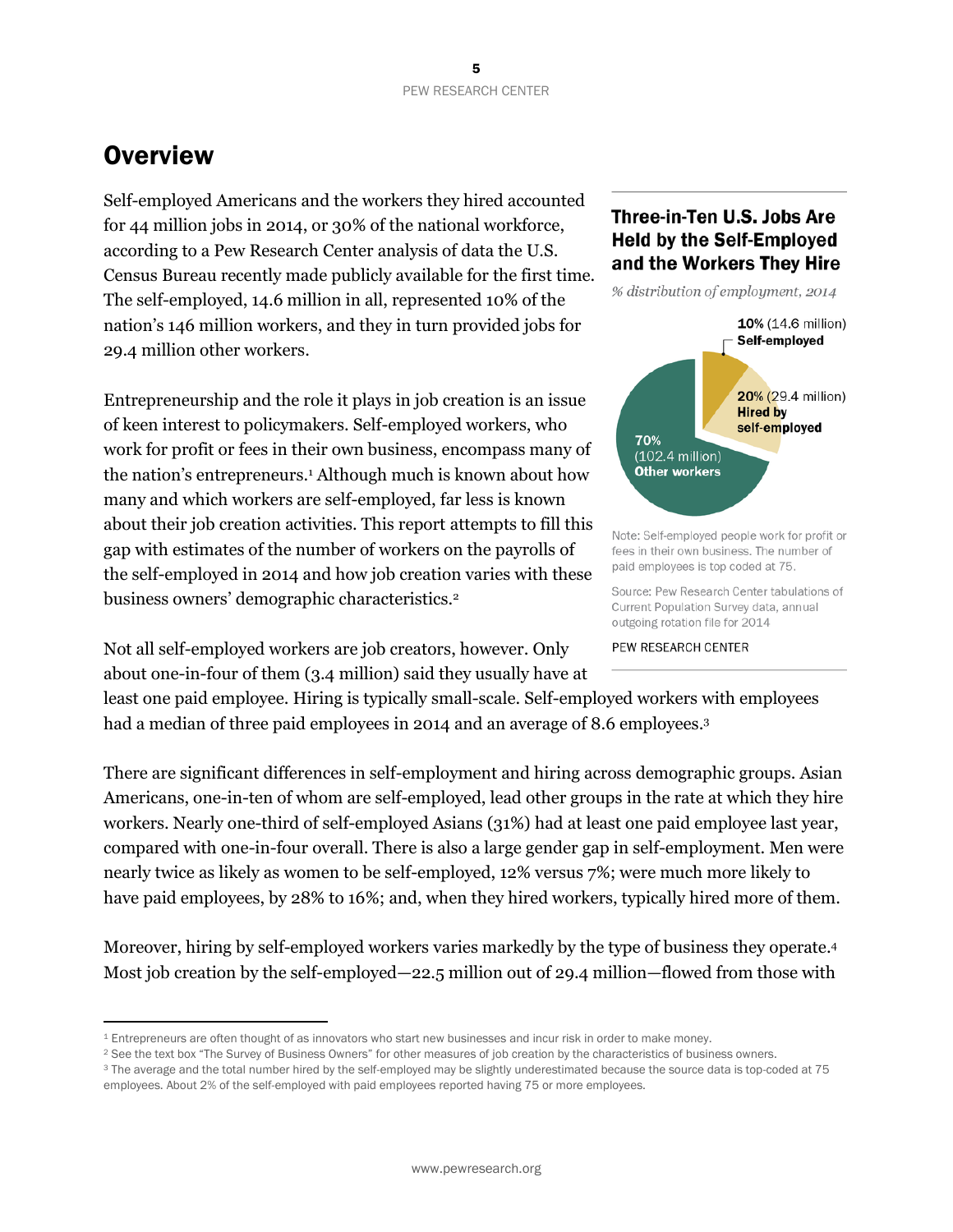incorporated businesses. While most self-employed workers owned unincorporated businesses, those with incorporated businesses were three times as likely to employ others for pay, by 41% to 13%. And among self-employed workers with paid employees, those with incorporated businesses hired more workers, on average, than the unincorporated (10.2 versus 5.6 workers).

Because of the newness of the data it is not possible to know whether the number of paid employees working for businesses run by the self-employed in 2014 is greater or less than in the past. However, two trends point to a potential decline.

First, the share of American workers who are self-employed has decreased, from 12.2% in 1994, the most recent peak, to 10% in 2014. However, in a countervailing trend, there has been a shift toward incorporated businesses, which are more likely than unincorporated businesses to have paid employees. The share of workers who are self-employed and have incorporated businesses

rose from 2.9% in 1990 to 3.7% in 2014, and the share of workers who are unincorporated fell from 8.5% in 1990 to 6.3% in 2014.

Along with the decline in the self-employment rate, there has been a decrease in the share of the self-employed who provide jobs for others. Among unincorporated self-employed workers, 21% reported having at least one paid employee in 1995, compared with 13% in 2014. The share of the self-employed who own incorporated businesses and have paid employees is also down, from about 60% in 2001 to 41% now.<sup>5</sup>

 $\overline{a}$ 



Note: Self-employed people work for profit or fees in their own business.

Source: For 1990-1999, Hipple (2010, 2004). For 2000-2013, Bureau of Labor Statistics. For 2014, Pew Research Center tabulations of Current Population Survey data.

<sup>4</sup> See the text box "Who is a Self-Employed Worker?" for more detail on the type of business.

<sup>&</sup>lt;sup>5</sup> Estimates of the hiring rate for previous years are from Hipple [\(2004\)](http://www.bls.gov/opub/mlr/2004/07/art2full.pdf). The reasons behind the declining rate of hiring by the self-employed are not known. It is possible the Great Recession of 2007-09 had an impact, but the onset of the decline in the hiring rate predates the recession. More and more, it appears self-employed workers are in business for themselves, or perhaps it is necessary to cast a wider net to capture all of the changes in self-employment and job creation. See the text box "Other Takes on Business Ownership" for alternative measures of business ownership and job creation.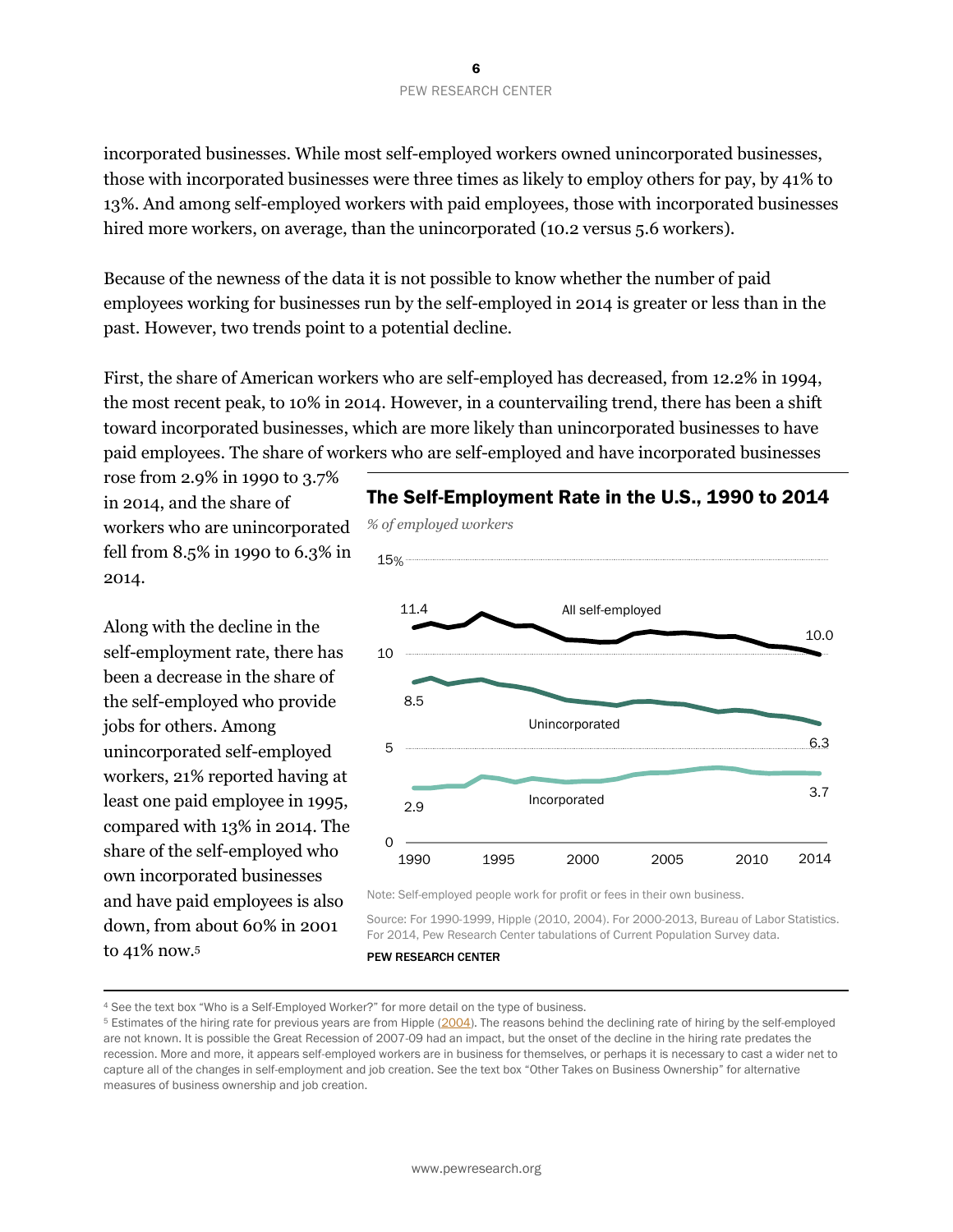The Pew Research Center analysis also finds that hiring by the self-employed is concentrated in the hands of a few "large" employers with a payroll of 20 or more. Of the 29.4 million jobs created by the self-employed, fully 16.3 million, or 55%, were provided by just 391,000 people. These top-tier employers— 11% of all the self-employed with paid workers—each hired 42 workers, on average.

Self-employed workers and the jobs they provide are integral to the agriculture, forestry and fishing and construction sectors. In agriculture, forestry and fishing 81% of those working in 2014 were either self-employed or worked for someone who was. Self-employment is only slightly less critical in the construction sector, where 68% of workers fell into one of these two categories. In addition, a majority of those (53%) in professional and business services were self-employed workers or on the payroll of one in 2014.

#### Who Is a Self-Employed Worker?

Self-employed people work for profit or fees in their own business. They could be sole proprietors of their business or own it in partnership with others. Also, the businesses run by selfemployed workers may assume any of several legal forms, including incorporation. A business that is incorporated—a corporation—is an independent legal entity owned by shareholders. The corporation itself is liable for the actions of the business, not the shareholders.

Self-employed workers whose businesses are incorporated are sometimes counted as wage and salary workers because technically they are employees of their business. In this report, they are included in the count of self-employed workers.

In the Current Population Survey (CPS), workers identify themselves as self-employed in response to a question on whether they were employed by a private company, a nonprofit organization, or the government, or if they were self-employed. The final count of self-employed workers in the CPS reflects some fine tuning, such as the exclusion of people working without pay in a family business or farm.

## Share of Industry Employment Held by the Self-Employed and the Workers They Hire



Note: Self-employed people work for profit or fees in their own business. Mining and information sectors are not shown due to small sample size. Public administration is not shown because there are no selfemployed workers in that sector, by definition.

Source: Pew Research Center tabulations of Current Population Survey data, annual outgoing rotation file for 2014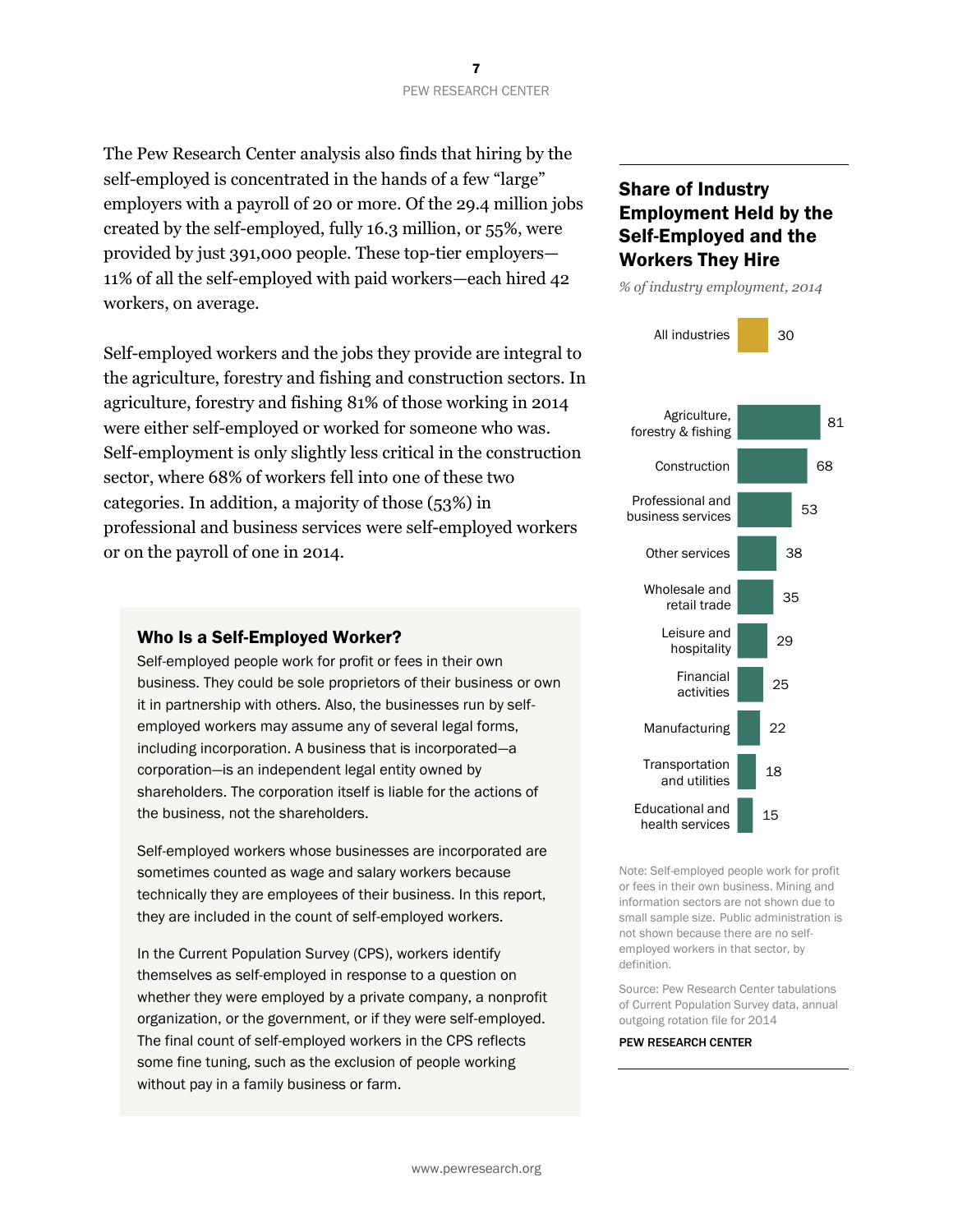#### The Survey of Business Owners

An important element missing from most business statistics is information about the characteristics of business owners. Are they men or women? What is their race or ethnicity, or nativity? Are they college educated or not, and what is their age? An exception to this rule is the U.S. Census Bureau's Survey of Business Owners [\(http://www.census.gov/econ/sbo/\)](http://www.census.gov/econ/sbo/).

The Survey of Business Owners (SBO) is conducted every five years and combines data on the characteristics of business owners (gender, race and ethnicity, veteran status and nativity) with the characteristics of their businesses (number of employees, revenues, industry and location). A business is identified as male-owned if a man owns 51% or more of the stock or equity in the business, and so on. Not all businesses can be classified in a similar manner. Some are equally owned by more than person or have large, diverse ownership groups.

The latest available estimates from the SBO are preliminary estimates from the 2012 survey. Final estimates are expected to be released by December 2015 and public-use data files, necessary for deeper analysis, are expected to be made available in 2016.

The preliminary estimates for 2012 reveal a count of 27.6 million businesses, of which about 10% could not be classified by gender, ethnicity, race or another characteristic of an owner. Some 5.4 million firms (20%) had paid employees, and the total number employed in 2012 was 115.2 million. In the 2007 SBO, the majority of employment (52%) was in publicly held companies and other firms that could not be classified by owner demographics. If that share holds in the 2012 survey, employment in firms that could be classified by the characteristic of an owner would amount to 56 million workers, and the remaining 60 million or so would be in non-classifiable firms.

The SBO count of 27.6 million businesses in 2012 is much greater than the CPS count of 14.6 selfemployed workers in 2014. That is because many majority owners of stock or equity in a business may not self-identify as self-employed in the CPS, especially those with ownership in incorporated businesses with a large number of employees. And, as noted, the SBO count includes publicly traded and other large firms that account for most of the total employment in the U.S.

Thus, the CPS hones in on a subset of business owners: those who identify as self-employed ("in business for themselves") and are mostly unincorporated with few employees, on average. These are two traits the self-employed share with many entrepreneurs, and vice versa. The CPS, as a monthly survey, also provides more timely information on this group of business owners than the SBO.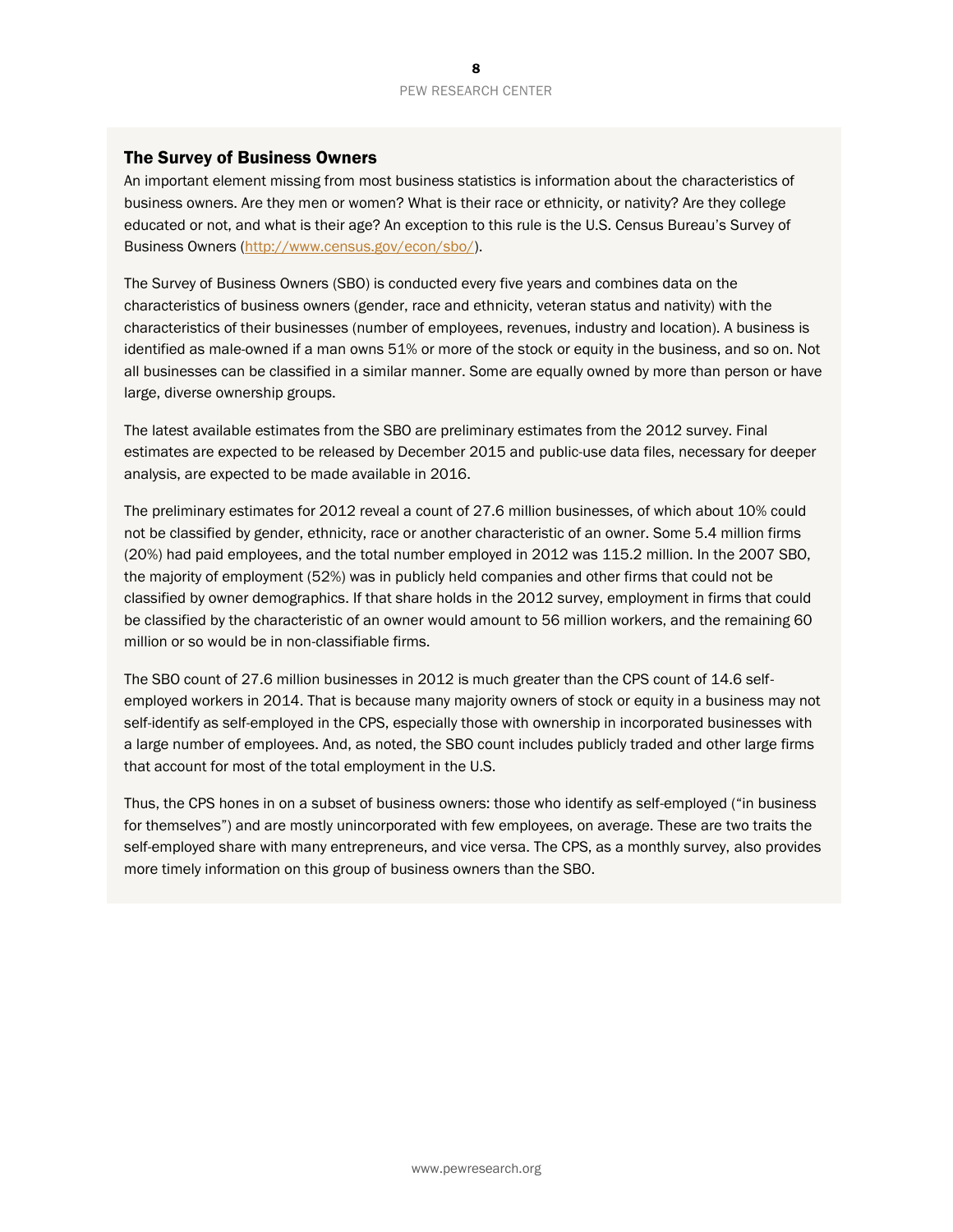# <span id="page-9-0"></span>Rates of Self-Employment by Demographic Groups

Owning a business, of course, is a prerequisite for creating jobs. Some 10% of workers overall are self-employed, but there are striking differences in how various demographic groups enter into self-employment.

Perhaps the most notable disparity in self-employment is the gender gap. Men were nearly twice

as likely as women to be self-employed in 2014, 12% compared with 7%.<sup>6</sup> There are also some sharp differences by race and ethnicity. White workers were more than twice as likely as black workers to be self-employed in 2014, 11% versus 5%. Meanwhile, the rate of self-employment was 10% among Asian workers and 8% among Hispanic workers. These gaps have persisted for a long period of time.<sup>7</sup>

A key finding of the analysis is that immigrants are much more likely than U.S.-born workers to be self-employed. In the aggregate, the immigrant-to-U.S.-born gap in self-employment appears modest, 11% versus 10% in favor of immigrants. But marked differences emerge when the self-employment rates for immigrants and the U.S. born are considered within racial and ethnic groups.

Most notably, Hispanic immigrants were nearly twice as likely as U.S.-born Hispanics to be self-employed in 2014, 11% versus 6%. White immigrants (17%) also tended toward selfemployment far more than U.S.-born whites (11%), as did Asian immigrants (11%) compared with U.S.-born Asians (7%). The rate of self-employment among black immigrants was 7%, compared with 5% among U.S.-born blacks.<sup>8</sup>

## Immigrants More Inclined to Self-Employment Than the U.S. Born

*% of workers who are selfemployed, 2014*



Note: Self-employed people work for profit or fees in their own business. Asians include Native Hawaiians and Pacific Islanders. Whites, blacks and Asians are non-Hispanic. Hispanics are of any race. Other race groups not shown.

Source: Pew Research Center tabulations of Current Population Survey data, annual outgoing rotation file for 2014

PEW RESEARCH CENTER

 $\overline{a}$ 

<sup>6</sup> The gender gap in self-employment is a long-lived phenomenon. In 1990, for example, the self-employment rate for women was 7.3%, compared with 13.1% for men [\(Hipple, 2004\)](http://www.bls.gov/opub/mlr/2004/07/art2full.pdf).

<sup>&</sup>lt;sup>7</sup> See Hipple [\(2010\)](http://www.bls.gov/opub/mlr/2010/09/art2full.pdf) for trends in self-employment rate dating back to 1989.

<sup>&</sup>lt;sup>8</sup> Why does the self-employment rate among immigrants and the U.S. born differ by only 1 percentage point in the aggregate? That is because the immigrant workforce is overwhelmingly minority—82% are Hispanic, Asian, black or some other race—and this pulls down the overall rate of self-employment among immigrants. In stark contrast, only 23% of the U.S.-born workforce is Hispanic, Asian, black or some other race.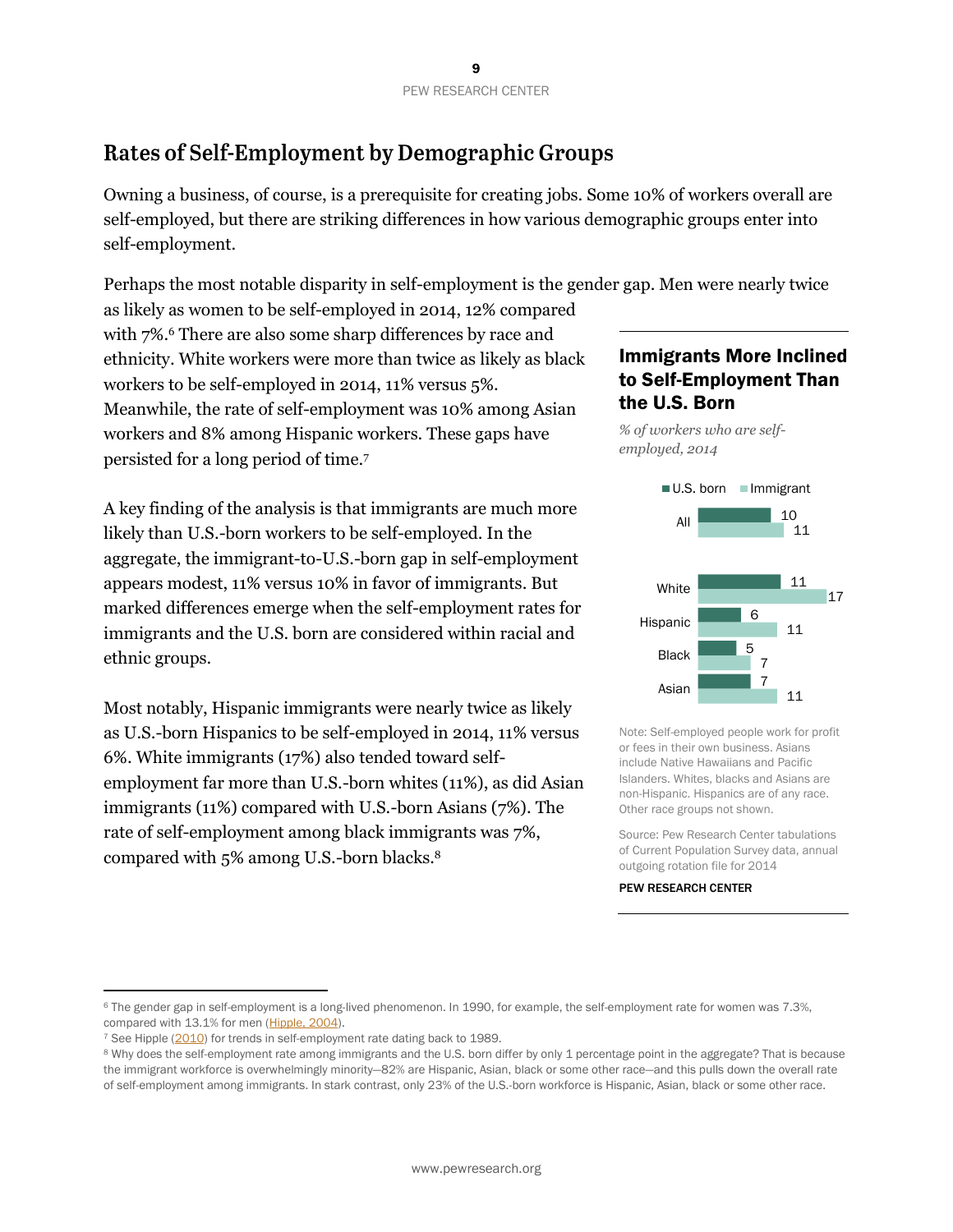# <span id="page-10-0"></span>Which Self-Employed Workers Are More Likely to Hire Paid Employees?

There are sharp demographic differences in the rates at which self-employed workers hire paid employees. Men not only outnumbered women among the self-employed in 2014, they were also much more likely than self-employed women to offer paid employment, by 28% to 16%. Family obligations appear to play a role in creating this disparity. In 2012, 38% of selfemployed women limited their paid work to part-time for noneconomic reasons, compared with 17% of men.<sup>9</sup> (Noneconomic factors include child care, family or personal obligations, and school or training, among others.)

Asian workers led the way in hiring among racial and ethnic groups. Nearly one-third (31%) of self-employed Asians had paid employees in 2014. That compared with 25% of selfemployed whites, 18% of Hispanics and 15% of blacks. By nativity, the U.S. born were only slightly more likely than immigrants to have employees, 24% compared with 22%.

And, as noted, there is a large gap in hiring between selfemployed workers in incorporated versus unincorporated businesses. Roughly four-in-ten self-employed workers (41%) with incorporated businesses had at least one paid employee in 2014, compared with 13% of those with unincorporated businesses.

Differences in the rate of hiring contribute to differences in the number of jobs created by the various groups of self-employed workers. Another factor is the average number of workers hired. Generally speaking, those who are more likely to hire are also likely to have more employees on average.

#### Among Self-Employed, the Incorporated, Asians and Men Are Most Likely to Create Jobs

*% of self-employed workers with at least one paid employee, 2014*



Note: Self-employed people work for profit or fees in their own business. Asians include Native Hawaiians and Pacific Islanders. Whites, blacks and Asians are non-Hispanic. Hispanics are of any race. Other race groups not shown.

Source: Pew Research Center tabulations of Current Population Survey data, annual outgoing rotation file for 2014

#### PEW RESEARCH CENTER

l

<sup>9</sup> Roche [\(2014\)](http://www.bls.gov/opub/mlr/2014/article/female-self-employment-in-the-united-states-an-update-to-2012.htm)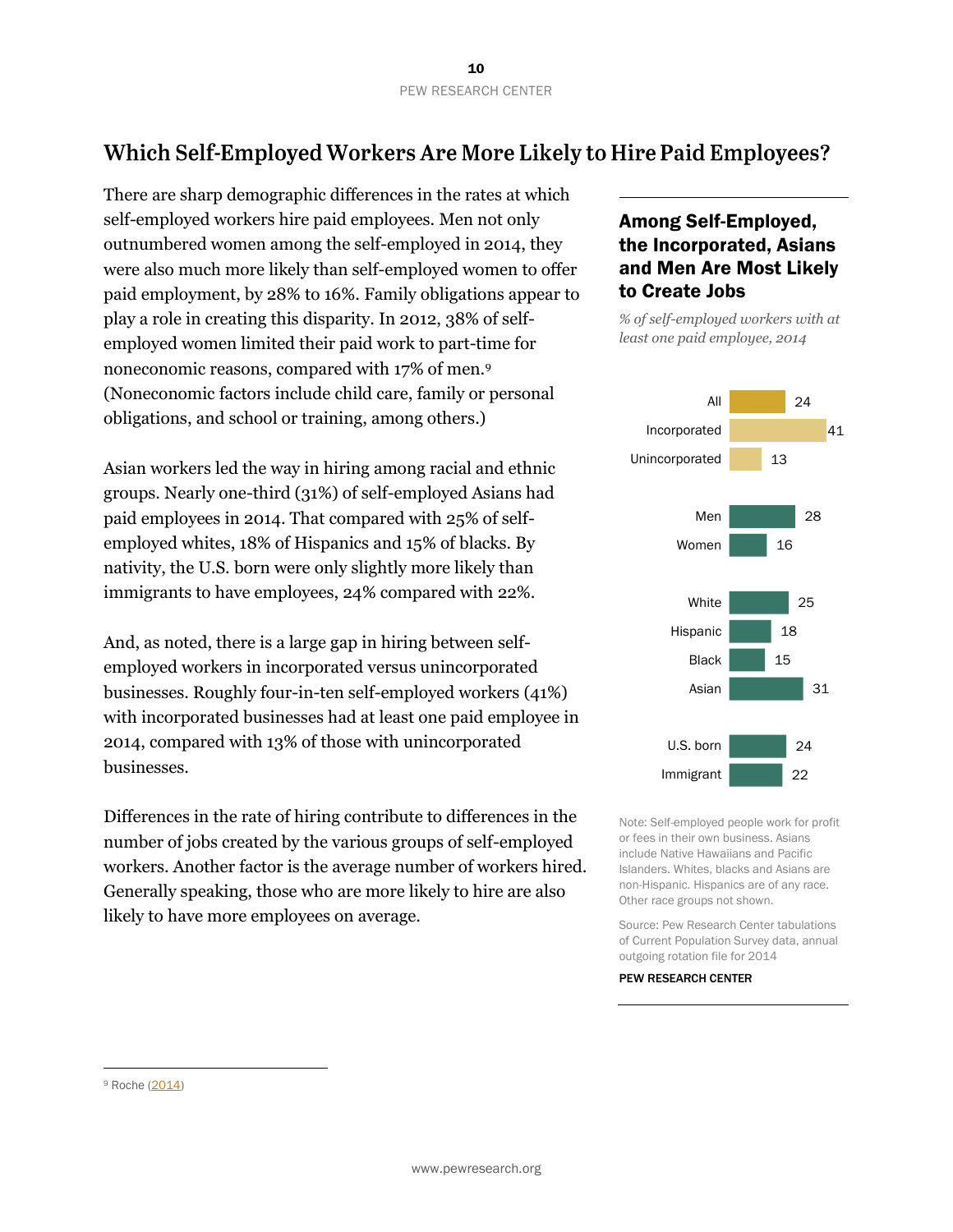Among the self-employed with paid workers, men employed 8.8 workers on average, while women typically had 7.6. Whites, with 9.1 employees on average, led Asians, Hispanics and blacks.<sup>10</sup> The U.S. born edged out immigrants, by 8.9 employees on average vs. 7.0. And those with incorporated businesses hired 10.2 workers on average, compared with 5.6 for the unincorporated.

## <span id="page-11-0"></span>**Number of Hires by Demographic Groups**

The Pew Research analysis finds that men had nearly four times as many paid employees as women did in 2014—23.3 million compared with 6.1 million, accounting for about eight-inten jobs (79%) provided by the self-employed. This is partly because self-employed men outnumber self-employed women by almost two-to-one, 9.5 million to 5.1 million, and partly because self-employed men are more likely to employ others.

Self-employed whites and Asians led Hispanics and blacks in job creation. In 2014, three-infour self-employed workers (10.8 million, or 74%) were white. Self-employed whites in turn employed 24 million people, making up 83% of total hiring by the self-employed. There were 812,000 Asian self-employed workers in 2014, or 6% of all self-employed; they had 2 million paid employees, accounting for 7% of all hiring by the self-employed.

In contrast, the share of Hispanic and black self-employed in total hiring was less than their share in self-employment. The 1.9 million Hispanic self-employed accounted for 13% of all self-employment in 2014. But their 2.1 million paid employees accounted for only 7%

 $\overline{a}$ 

#### Jobs Provided by Self-Employed, 2014

*Self-employed workers and their paid employees (in thousands)*

|                | Self-employed | Hired by self-<br>employed |
|----------------|---------------|----------------------------|
| All            | 14,610        | 29,423                     |
| Incorporated   | 5,377         | 22,488                     |
| Unincorporated | 9,233         | 6,935                      |
| Men            | 9,521         | 23,287                     |
| Women          | 5,089         | 6,136                      |
| White          | 10,804        | 24,469                     |
| Hispanic       | 1,910         | $2,063*$                   |
| <b>Black</b>   | 839           | 675*                       |
| Asian          | 812           | $2,011*$                   |
| U.S. born      | 11,840        | 25,091                     |
| Immigrant      | 2,770         | 4,332                      |

Note: \* Sample size for self-employed Hispanics, blacks and Asians with paid employees is less than 500. Self-employed people work for profit or fees in their own business. The number of paid employees is top coded at 75. Asians include Native Hawaiians and Pacific Islanders. Whites, blacks and Asians are non-Hispanic. Hispanics are of any race. Other race groups not shown.

Source: Pew Research Center tabulations of Current Population Survey data, annual outgoing rotation file for 2014

<sup>10</sup> The sample size for Asians, Hispanics and blacks who are self-employed and hire workers is less than 500 each. Subject to that limitation, it is estimated Asians with paid employees hired 8 workers, Hispanics hired 6.1 workers, and blacks hired 5.3 workers, on average.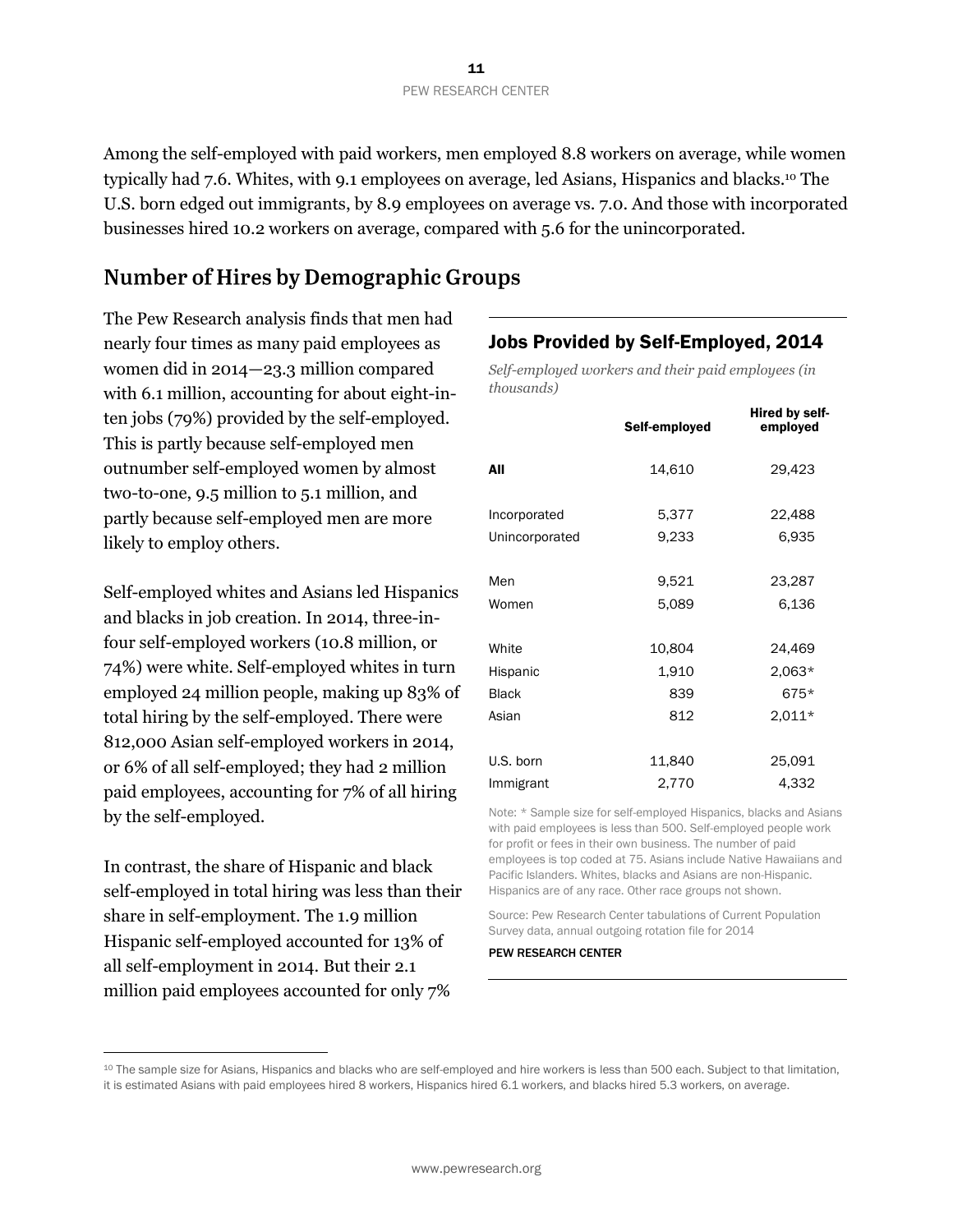of overall hiring by self-employed workers. Similarly, blacks were 6% of all self-employed workers, but the workers they employed represented only 2% of total hiring.

Immigrants are a significant force in selfemployment and in creating jobs. There were 2.8 million self-employed immigrants in 2014 and they had a payroll of 4.3 million workers. In shares, immigrants accounted for 19% of all self-employed workers and 15% of total hiring; the U.S. born made up 81% of the selfemployed and were responsible for 85% of jobs created. 11

## <span id="page-12-0"></span>**Road Map to the Report**

l

This report focuses on job creation by the nation's self-employed workers and looks at key differences by gender, race and ethnicity, and immigrant status.

The data required for the research became available for the first time in 2014 when it was made a part of the public version of the Current Population Survey (CPS), a monthly survey of about 55,000 households conducted jointly by the Bureau of Labor Statistics (BLS) and the Census Bureau. However, questions on the

## Job Creation by the Incorporated and by Men Greatly Exceeds Their Share in Self-Employment in 2014

*Distribution of self-employed workers and their share in jobs created (%)*

|                | <b>Share of self-</b><br>employed | <b>Share of total</b><br>hiring |
|----------------|-----------------------------------|---------------------------------|
| All            | 100%                              | 100%                            |
|                |                                   |                                 |
| Incorporated   | 37                                | 76                              |
| Unincorporated | 63                                | 24                              |
|                |                                   |                                 |
| Men            | 65                                | 79                              |
| Women          | 35                                | 21                              |
|                |                                   |                                 |
| White          | 74                                | 83                              |
| Hispanic       | 13                                | $7*$                            |
| <b>Black</b>   | 6                                 | $2*$                            |
| Asian          | 6                                 | $7*$                            |
|                |                                   |                                 |
| U.S. born      | 81                                | 85                              |
| Immigrant      | 19                                | 15                              |

Note: \* Sample size for self-employed Hispanics, blacks and Asians with paid employees is less than 500. Self-employed people work for profit or fees in their own business. The number of paid employees is top coded at 75. Asians include Native Hawaiians and Pacific Islanders. Whites, blacks and Asians are non-Hispanic. Hispanics are of any race. Other race groups not shown.

Source: Pew Research Center tabulations of Current Population Survey data, annual outgoing rotation file for 2014

PEW RESEARCH CENTER

hiring of other workers were addressed to only one-quarter of the sample of self-employed workers, who are already only 10% of employed workers. To increase sample size, an annual file for 2014 was constructed from 12 monthly CPS surveys.

Despite the construction of an annual data file, it was not possible to extend the analysis to certain groups because of lingering constraints of sample size. In particular, it is not generally feasible to dive deeply into the characteristics of the self-employed who hire other workers. For example, there is insufficient sample size to characterize self-employed Hispanic or Asian immigrants who

<sup>11</sup> Immigrants accounted for 16.6% of the U.S. labor force in 2014, according to the Bureau of Labor Statistics.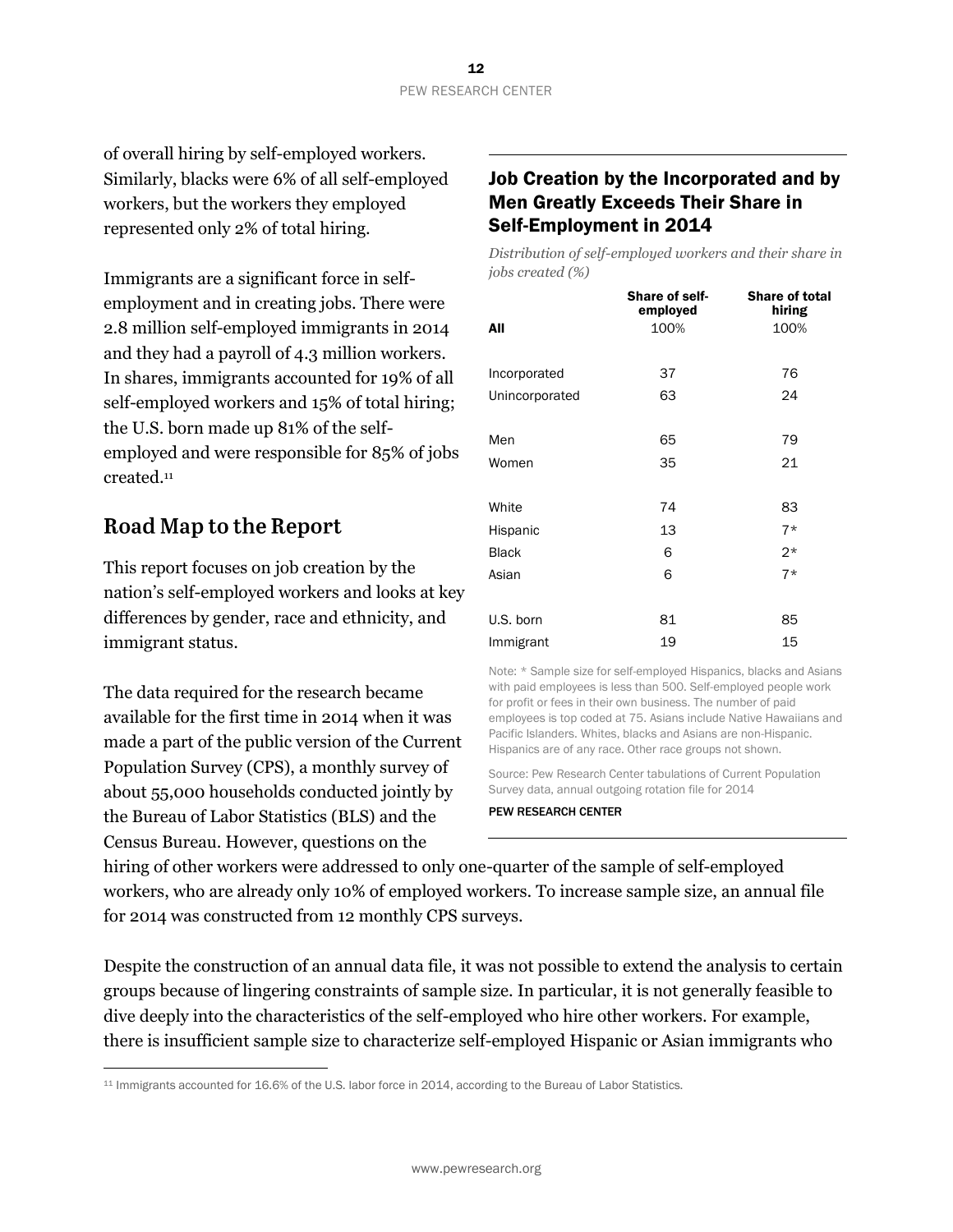#### 13 PEW RESEARCH CENTER

hire others. Unless otherwise noted, this study only reports estimates that are based on a sample of at least 500 workers.

The remainder of the report is organized as follows: The next section presents estimates of selfemployment rates and the overall number of jobs created by the self-employed, including how these vary by industry. Subsequent sections highlight, in turn, estimates of self-employment and job creation among men and women; racial and ethnic groups; and immigrants and the U.S. born.

#### Other Takes on Business Ownership

The Survey of Business Owners (SBO) and the Current Population Survey (CPS) provide two takes on business ownership, the former focusing on majority holders of business equity (27.6 million in 2012) and the latter on workers who identify themselves as self-employed (14.6 million in 2014).

Other estimates of business ownership in the U.S. are based on administrative data.

#### Sole Proprietorship

This count is based on Schedule C (Profit or Loss from Business) filings with the Internal Revenue Service. According to the IRS, there were 23.6 million non-farm sole proprietorships in 2012 (these are all unincorporated businesses). Almost all these businesses have zero employees (the average payroll of these businesses was less than \$5,000). In the CPS, some Schedule C filers, e.g., most clergy, are explicitly excluded from the ranks of the self-employed.

#### Proprietors in National Income Accounts

This is a count of businesses released by the Bureau of Economic Analysis. It starts with Schedule C filings and adds "partners" based on filings of IRS Form 1065 (U.S. Return of Partnership Income). This is the highest count of business proprietors, coming in at 40.1 million in 2013. But this is not just a count of people—a business partner may be a corporation or an estate, for example.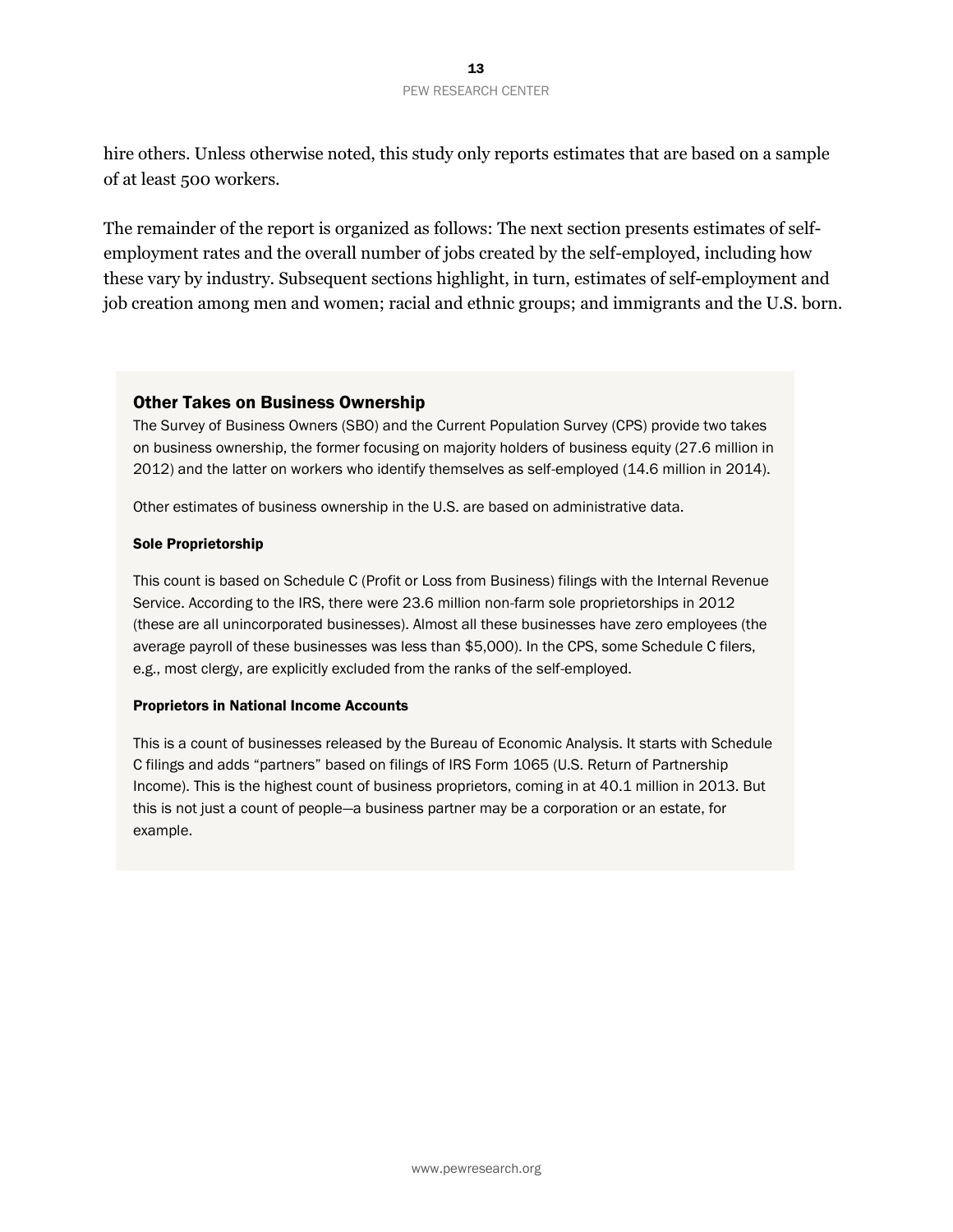# <span id="page-14-0"></span>National Trends in Self-Employment and Job Creation

The rate of self-employment in the U.S. has held remarkably steady for the past several decades. In 2014, some 10% of American workers, 14.6 million in all, were self-employed.<sup>12</sup> That is virtually the same as in 1976, the first year for which data on both incorporated and unincorporated selfemployed workers are available, when the self-employment rate was 10.2%.<sup>13</sup>

The long-term stability in the self-employment rate conceals some variation in the interim. Speaking generally, the self-employment rate has fluctuated between 10% and 12% in the past 25 years. <sup>14</sup> It peaked most recently in 1994, at 12.2%.

There has also been a shift in the nature of self-employment, away from the unincorporated to the incorporated. The share of workers who are self-employed and incorporated rose from 2.9% in 1990 to 3.7% in 2014, and the share of workers who are self-employed and unincorporated fell from 8.5% in 1990 to 6.3% in 2014. A major reason is the changing nature of employment in the agriculture, forestry and fishing sector. In 1990, 42.8% of all workers in this sector were

unincorporated self-employed workers. By 2014, the share had fallen to 33.5%.<sup>15</sup>

# <span id="page-14-1"></span>Job Creation by the Self-Employed

Although trends in self-employment are well documented, evidence on hiring by selfemployed workers is limited to periodic observations. Based on an analysis of data made publicly available for the first time in 2014, Pew Research Center finds that 24% of all self-employed workers—3.4 million out of 14.6 million—had at least one paid employee in 2014. Hiring was more prevalent among selfemployed workers with incorporated businesses than among those with

## Self-Employed Workers Typically Had Few Employees in 2014

*Self-employed workers that hired others and their paid employees (totals in thousands)*

|                | Self-<br>employed<br>with paid<br>employees |        | <b>Hired by self-employed</b> |        |
|----------------|---------------------------------------------|--------|-------------------------------|--------|
|                | Total                                       | Total  | Average                       | Median |
| All            | 3.440                                       | 29.423 | 8.6                           | З      |
| Incorporated   | 2.198                                       | 22.488 | 10.2                          | 4      |
| Unincorporated | 1.243                                       | 6.935  | 5.6                           | З      |

Note: Self-employed people work for profit or fees in their own business. The number of paid employees is top coded at 75. Subgroups may not sum to total due to rounding.

Source: Pew Research Center tabulations of Current Population Survey data, annual outgoing rotation file for 2014

#### PEW RESEARCH CENTER

 $\overline{a}$ 

<sup>12</sup> This differs slightly from the official estimate from the BLS, which is 10.1%. The BLS estimate is an annual average based on the entire sample in the CPS, whereas the estimate in this study is based on the outgoing rotation group sample for 2014.

<sup>13</sup> Derived from Hipple [\(2010\)](http://www.bls.gov/opub/mlr/2010/09/art2full.pdf) and BLS estimates.

<sup>14</sup> Data on both incorporated and unincorporated self-employment are available on an annual basis starting in 1989. Only sporadic estimates are available for both types of self-employment prior to that year.

<sup>15</sup> In 1967, the beginning of the current data series on self-employment, unincorporated self-employed workers accounted for 51.9% of total employment in agriculture, forestry and fishing.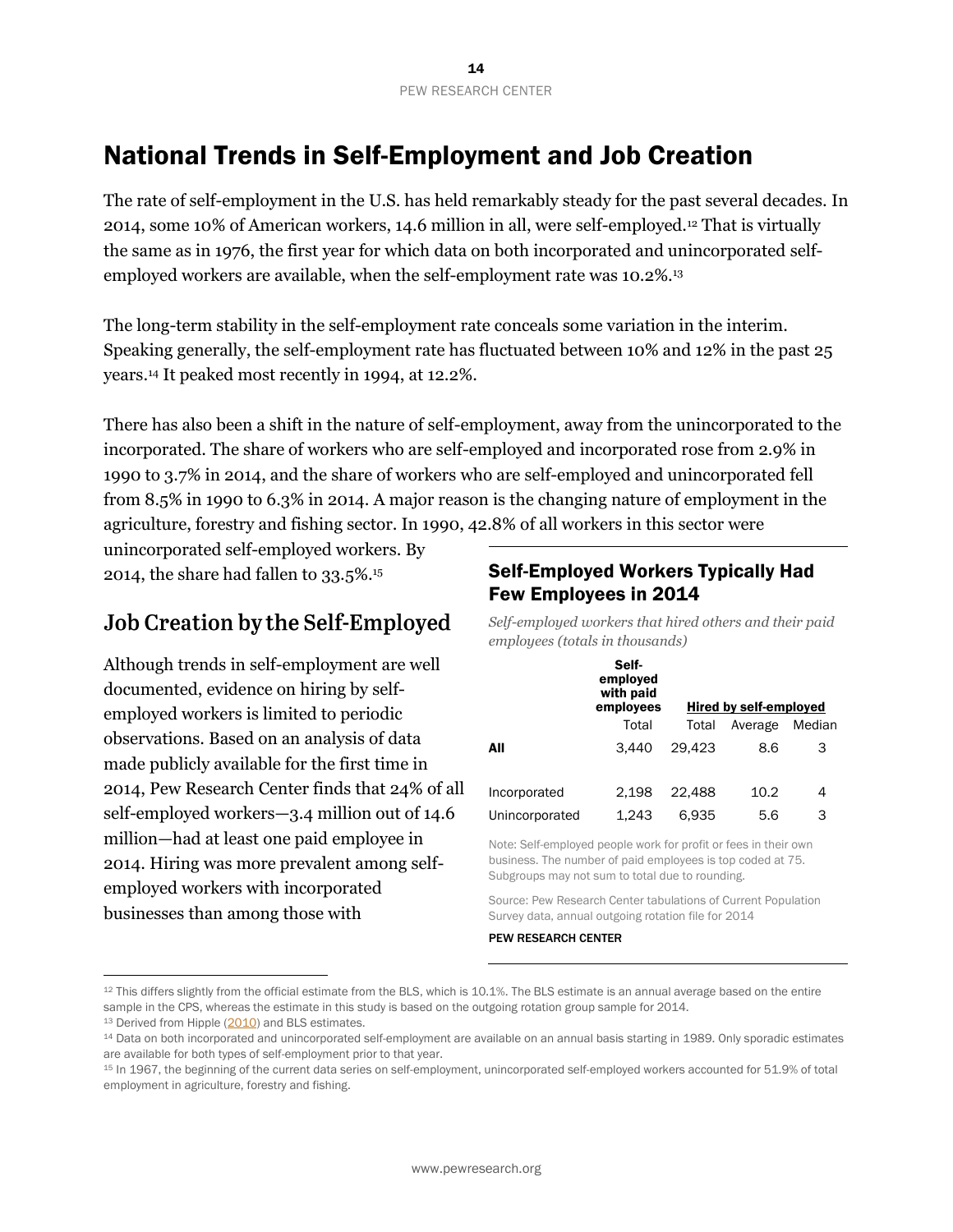unincorporated businesses, 41% compared with 13%.

The likelihood that a self-employed worker will hire other workers has diminished over time, according to research by BLS analysts. Government surveys first asked self-employed workers whether they had at least one paid employee in 1995, addressing the question only to the unincorporated. In 1995, 20.7% of unincorporated self-employed workers reported having employees. The hiring rate among the unincorporated fell thereafter and reached 13.6% in 2009, close to its present level.

Trend data on hiring rates by self-employed workers with incorporated businesses are more limited. Existing research shows that the hiring rate by the incorporated declined from roughly 60% in 2001 to 56% in 2005.<sup>16</sup> Pew Research Center's estimate, which shows that 41% of selfemployed workers with incorporated businesses had employees in 2014, points to an ongoing decline in the hiring rate from 2005 to 2014.

Nationally, the 3.4 million self-employed workers who hired other workers had 29.4 million paid employees in 2014. Thus, these firms had 8.6 employees each, on average, not counting the owner(s). But most businesses run by the self-employed are much smaller. At the median, selfemployed workers with their own employees hired just three people—that is, half of them employed that number or fewer.

The self-employed workers who create jobs included 2.2 million with incorporated businesses and 1.2 million who were unincorporated. The incorporated, with 22.5 million jobs created, did most of the hiring. The unincorporated accounted for 6.9 million workers hired.

Among those with paid employees, the incorporated hired an average of 10.2 workers each, compared with an average of 5.6 for the unincorporated. However, the median numbers hired were similar—four for the incorporated and three for the unincorporated. Thus, in terms of employment size, most businesses run by self-employed workers, whether incorporated or not, are fairly small, with about four employees or less.

The Pew Research analysis finds that a small share of business owners with a relatively large number of employees are the drivers of job creation by the self-employed. Specifically, more than half the jobs created by self-employed workers flow from only about one-tenth of the selfemployed with paid employees. Most of these businesses were incorporated.

l

<sup>16</sup> Hipple [\(2004,](http://www.bls.gov/opub/mlr/2004/07/art2full.pdf) [2010\)](http://www.bls.gov/opub/mlr/2010/09/art2full.pdf)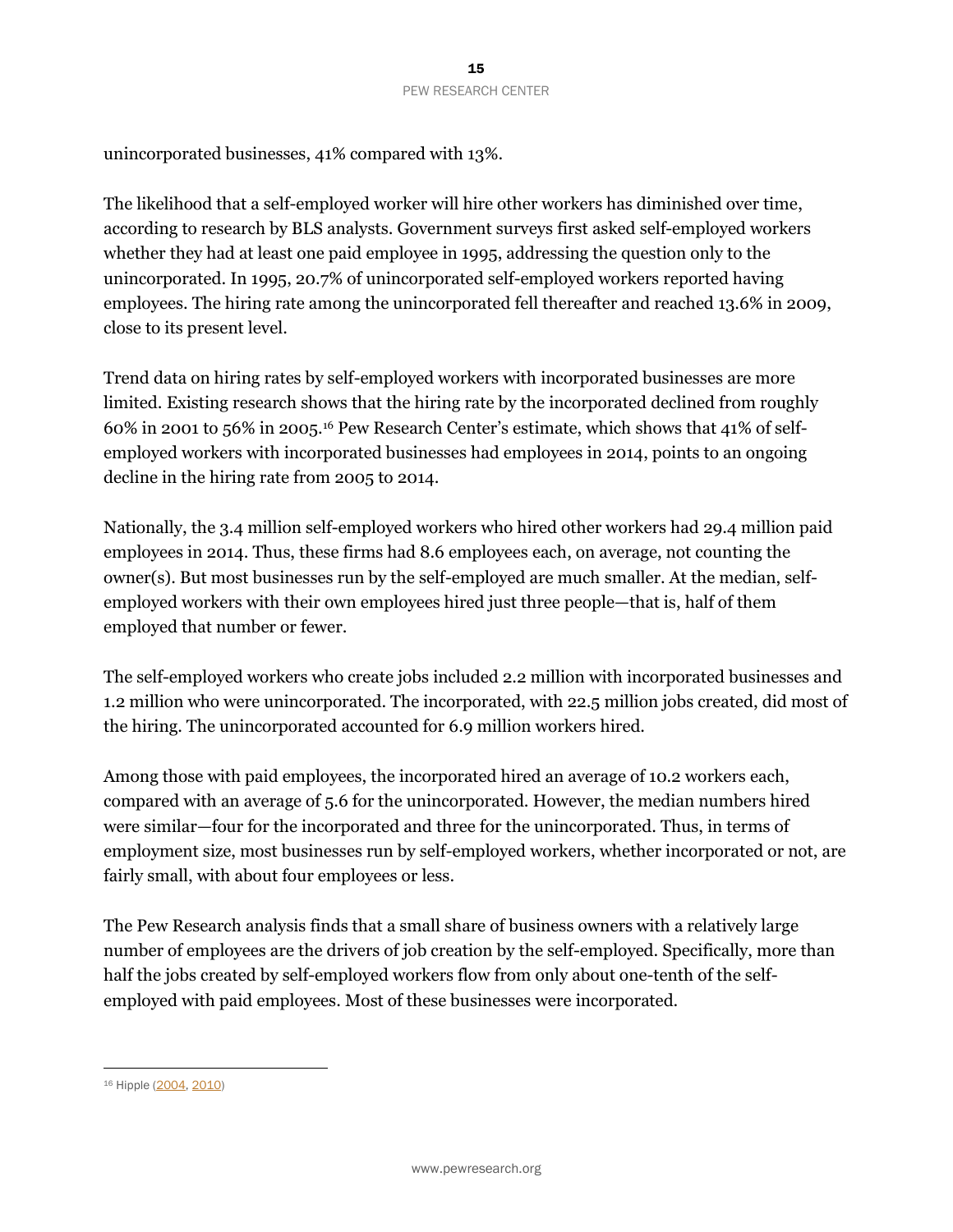The accompanying table divides self-employed workers with paid employees into four groups: those with 1-4 employees, 5-9 employees, 10- 19 employees, and 20 or more employees. There were 391,000 self-employed workers with 20 or more employees in 2014, some 317,000 of whom had incorporated their businesses. These "large" employers represented only 11% of all self-employed workers with paid employees. But they employed 16.3 million workers (of which 13.5 million were in incorporated businesses) at an average of 42 employees per firm. Moreover, the number they hired accounted for 55% of total hiring by the self-employed.

At the other end of the spectrum, some 2 million self-employed workers had only one to four employees each in 2014. These "small" employers had a total of 4.3 million paid employees in 2014, averaging about two employees per firm. Thus, 59% of selfemployed workers with paid employees accounted for only 15% of total hiring.

## A Few Self-Employed Workers Account for the Majority of Hiring

*Self-employed workers that hired others and their paid employees in 2014, by employment size (numbers in thousands)*

 $\sim$ 

|                       | Seit-<br>employed<br>with paid | <b>Hired by</b><br>self- |                   |                     |
|-----------------------|--------------------------------|--------------------------|-------------------|---------------------|
|                       | employees employed             |                          |                   | <u>Distribution</u> |
|                       |                                |                          | Self-<br>employed | Hired<br>workers    |
| All                   | 3,440                          | 29,423                   | 100%              | 100%                |
| 1-4 employees         | 2,019                          | 4,289                    | 59                | 15                  |
| $5-9$                 | 643                            | 4,042                    | 19                | 14                  |
| 10-19                 | 387                            | 4,821                    | 11                | 16                  |
| 20 or more            | 391                            | 16,270                   | 11                | 55                  |
| Incorporated          |                                |                          |                   |                     |
| 1-4 employees         | 1,154                          | 2,601                    | 34                | 9                   |
| $5-9$                 | 436                            | 2,758                    | 13                | 9                   |
| 10-19                 | 291                            | 3,652                    | 8                 | 12                  |
| 20 or more            | 317                            | 13,477                   | 9                 | 46                  |
| <b>Unincorporated</b> |                                |                          |                   |                     |
| 1-4 employees         | 864                            | 1,689                    | 25                | 6                   |
| $5-9$                 | 208                            | 1,283                    | 6                 | 4                   |
| 10-19                 | 96                             | 1,170                    | 3                 | 4                   |
| 20 or more            | 74                             | 2,793                    | $\overline{2}$    | 9                   |

Note: Self-employed people work for profit or fees in their own business. The number of paid employees is top coded at 75. Subgroups may not sum to total due to rounding.

Source: Pew Research Center tabulations of Current Population Survey data, annual outgoing rotation file for 2014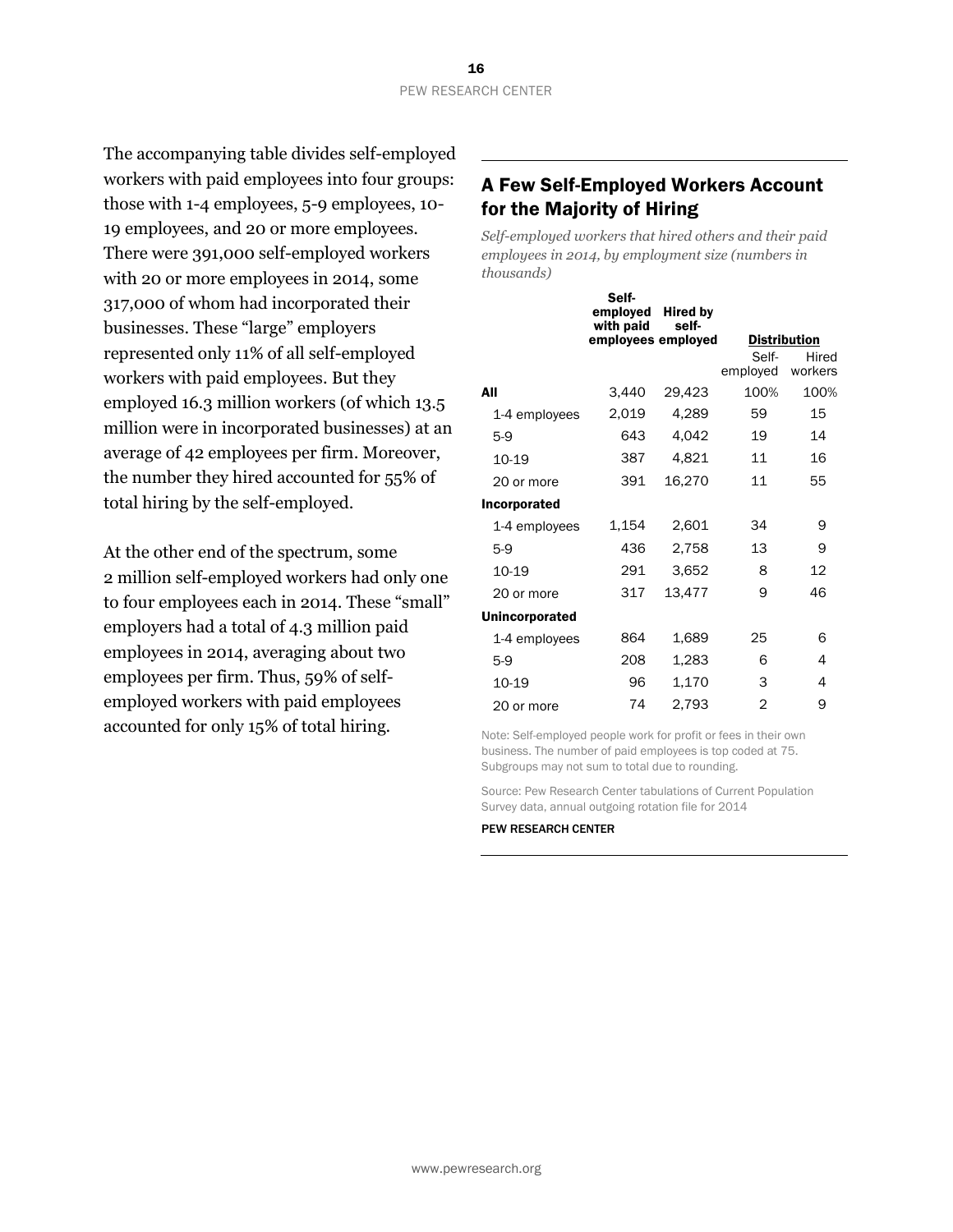## <span id="page-17-0"></span>Self-Employment and Job Creation by Industry

The self-employment rate varies considerably across industries. The agriculture, forestry and fishing sector had the highest rate of self-employment in 2014, with 42% of workers in that sector being self-employed. The relatively high rate of self-employment in this sector reflects a historical pattern: In 1990, 47% of workers in agriculture, forestry and fishing were self-employed.

Outside of agriculture, forestry and fishing, the 2014 self-employment rate was highest in construction (25%); professional and business services, which runs the gamut from legal to landscaping services (19%); other services, encompassing barber shops, auto repair shops and the

like (19%); and financial activities, including real estate and insurance services (11%).<sup>17</sup> The self-employment rate was in the single digits in all other industries, less than the overall rate of 10%.

A high or low selfemployment rate is no predictor of the likelihood of hiring by self-employed workers in an industry. The share of self-employed workers with paid employees was highest in manufacturing (39%), wholesale and retail trade (34%), and leisure and hospitality (30%), all sectors with relatively low selfemployment rates. On the other hand, only 17% of selfemployed workers in agriculture, forestry and fishing had paid employees in 2014. In construction, the

 $\overline{a}$ 

## Self-Employment Rate Is Highest in Agriculture and Construction, Share Hiring Is Highest in Manufacturing

 $\overline{\phantom{a}}$ 

*Self-employment and the share of self-employed workers with paid employees in 2014, by industry (numbers in thousands)*

|                                    | Self-<br>employed | Rate of self-<br>employment | Sell-<br>employed<br>who hire |
|------------------------------------|-------------------|-----------------------------|-------------------------------|
| All                                | 14,610            | 10%                         | 24%                           |
| Agriculture, forestry & fishing    | 921               | 42                          | 17                            |
| Mining                             | 43                | 4                           | $\star$                       |
| Construction                       | 2,418             | 25                          | 24                            |
| Manufacturing                      | 566               | 4                           | 39                            |
| Wholesale and retail trade         | 1,573             | 8                           | 34                            |
| Transportation and utilities       | 590               | 8                           | 17                            |
| Information                        | 236               | 8                           | $\star$                       |
| <b>Financial activities</b>        | 1,110             | 11                          | 20                            |
| Professional and business services | 3,229             | 19                          | 20                            |
| Educational and health services    | 1,568             | 5                           | 24                            |
| Leisure and hospitality            | 1,022             | 8                           | 30                            |
| Other services                     | 1,334             | 19                          | 19                            |

Note: \* Sample size less than 500. Self-employed people work for profit or fees in their own business. The rate of self-employment is the share of self-employed workers in total employment in an industry. Public administration is not shown because there are no selfemployed workers in that sector, by definition.

Source: Pew Research Center tabulations of Current Population Survey data, annual outgoing rotation file for 2014

<sup>17</sup> It is worth noting that real estate agents are not counted as self-employed because they must work for a licensed broker. A broker, however, could be self-employed.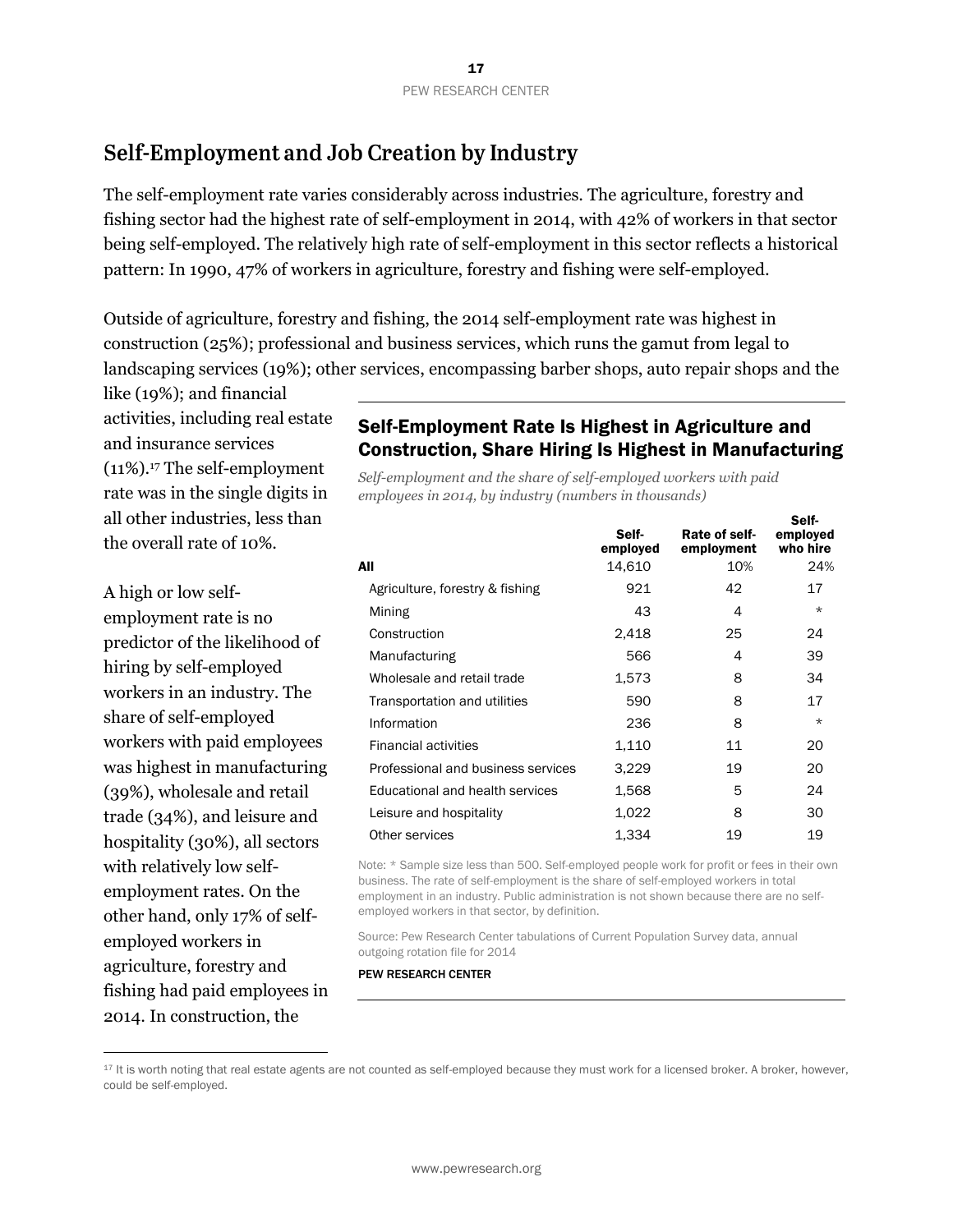share with employees was 24%, the same as the national share.

Self-employment and the jobs the self-employed extended to other workers accounted for the vast majority of total employment in the agriculture, forestry and fishing and construction sectors in 2014. In agriculture, forestry and fishing, 1.8 million of 2.2 million workers, or 81%, were either selfemployed or hired by the selfemployed. In construction, the self-employed and their workers accounted for 68% of total employment. The majority of employment in professional and business services (53%) was also due to self-employment in 2014.

## Most Employment in Agriculture and Construction Is Held by the Self-Employed and the Workers They Hire

*Total employment and employment due to self-employed workers and their paid employees in 2014, by industry (numbers in thousands)*

|                                    | Total<br>employed | Self-<br>emploved & | <b>Share self-</b><br>employed &<br>workers hired workers hired |
|------------------------------------|-------------------|---------------------|-----------------------------------------------------------------|
| All                                | 146,389           | 44,033              | 30%                                                             |
| Agriculture, forestry & fishing    | 2,201             | 1,780               | 81                                                              |
| Mining                             | 1,090             | $\star$             | $\star$                                                         |
| Construction                       | 9,833             | 6,669               | 68                                                              |
| Manufacturing                      | 15,168            | 3,350               | 22                                                              |
| Wholesale and retail trade         | 20,101            | 7,069               | 35                                                              |
| Transportation and utilities       | 7.614             | 1,380               | 18                                                              |
| Information                        | 3,116             | $\star$             | $\star$                                                         |
| <b>Financial activities</b>        | 9,857             | 2,426               | 25                                                              |
| Professional and business services | 17,010            | 8,980               | 53                                                              |
| Educational and health services    | 32,964            | 4,851               | 15                                                              |
| Leisure and hospitality            | 13,467            | 3,900               | 29                                                              |
| Other services                     | 7,204             | 2,769               | 38                                                              |

Note: \* Sample size less than 500. Self-employed people work for profit or fees in their own business. The number of paid employees is top coded at 75. Public administration is not shown because there are no self-employed workers in that sector, by definition.

Source: Pew Research Center tabulations of Current Population Survey data, annual outgoing rotation file for 2014

PEW RESEARCH CENTER

On the other hand, job creation by self-employed workers was of lesser importance in educational and health services, transportation and utilities, and manufacturing. In these three sectors, the self-employed and the workers they hired accounted for about one-in-five or less of total industry employment.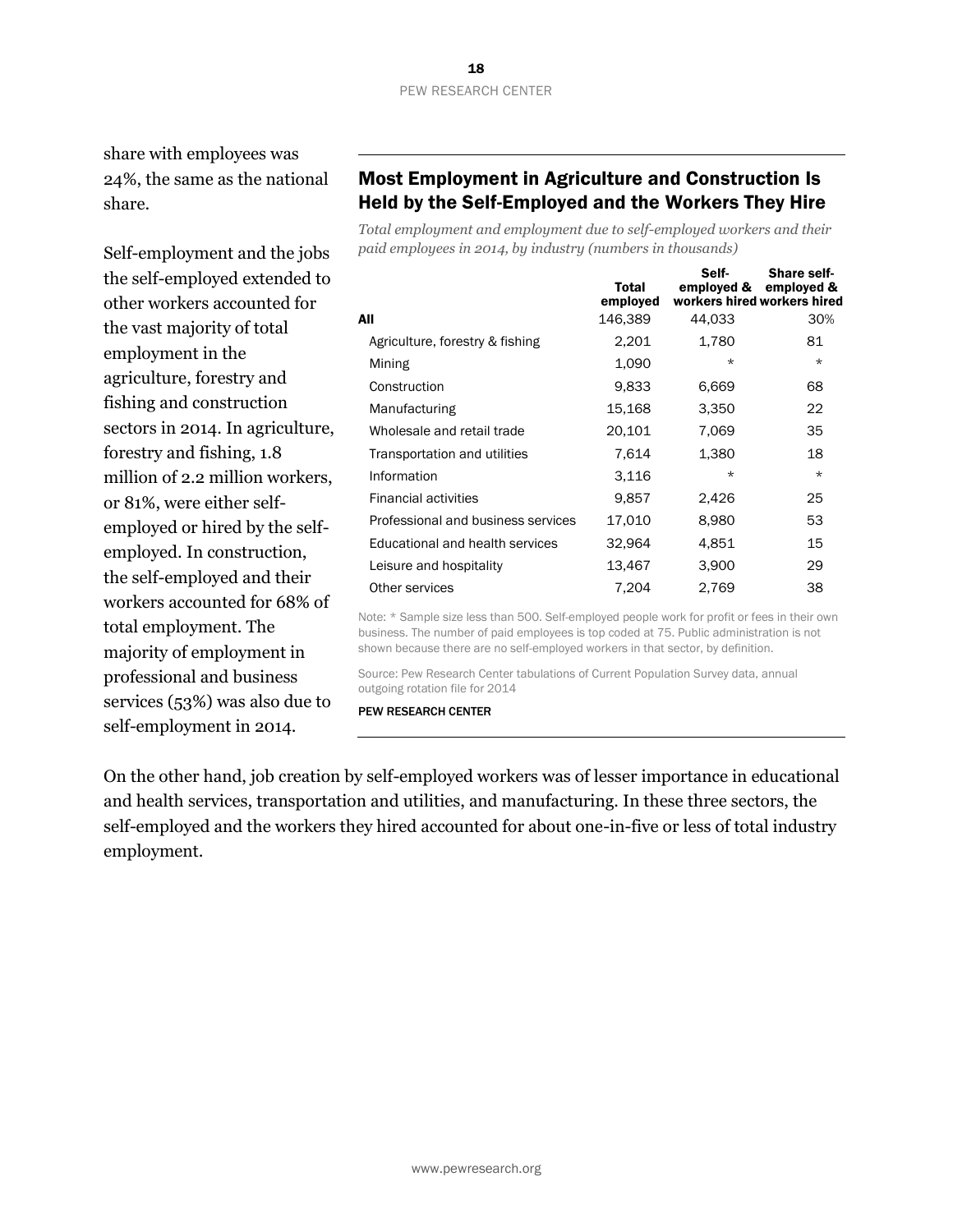www.pewresearch.org

# <span id="page-19-0"></span>The Gender Gap in Self-Employment and Hiring

There is a large gender gap in self-employment and job creation. Men greatly outnumber women among the self-employed, they are more likely than women to have paid employees, and, when they hire workers, they typically hire more of them than women do. Thus, men account for the lion's share of job creation by the nation's self-employed workers.

## Men More Likely Than Women to Be Self-Employed

*% of workers who are self-employed, incorporated and unincorporated, 2014*



Note: Self-employed people work for profit or fees in their own business.

Source: Pew Research Center tabulations of Current Population Survey data, annual outgoing rotation file for 2014

PEW RESEARCH CENTER

Some 12% of male workers were self-employed in 2014, compared with 7% of women, and of the nation's 14.6 million self-employed workers, 9.5 million were men and 5.1 million were women. Thus, in 2014, 65% of all self-employed workers were men and only 35% were women. The current disparity is in keeping with long-term trends in self-employment.<sup>18</sup>

The gender composition of self-employed workers contrasts sharply with the makeup of employment overall. In 2014, America's 146.4 million workers consisted of 77.8 million men and 68.6 million women. Thus, men accounted for 53% of overall employment and women accounted for 47%.

Incorporated businesses represent the lesser of the two major types of businesses run by both men and women. Some 5% of all male workers operated incorporated businesses in 2014 and 7% had unincorporated businesses. Among female workers overall, only 2% owned incorporated businesses and 5% kept unincorporated businesses.

 $\overline{a}$ 

## Self-Employed Men More Likely to Hire Workers

*% of self-employed with paid employees, 2014* 



Note: Self-employed people work for profit or fees in their own business.

Source: Pew Research Center tabulations of Current Population Survey data, annual outgoing rotation file for 2014

<sup>&</sup>lt;sup>18</sup> See Roche [\(2014\)](http://www.bls.gov/opub/mlr/2014/article/female-self-employment-in-the-united-states-an-update-to-2012.htm) for trend data on self-employment among men and women.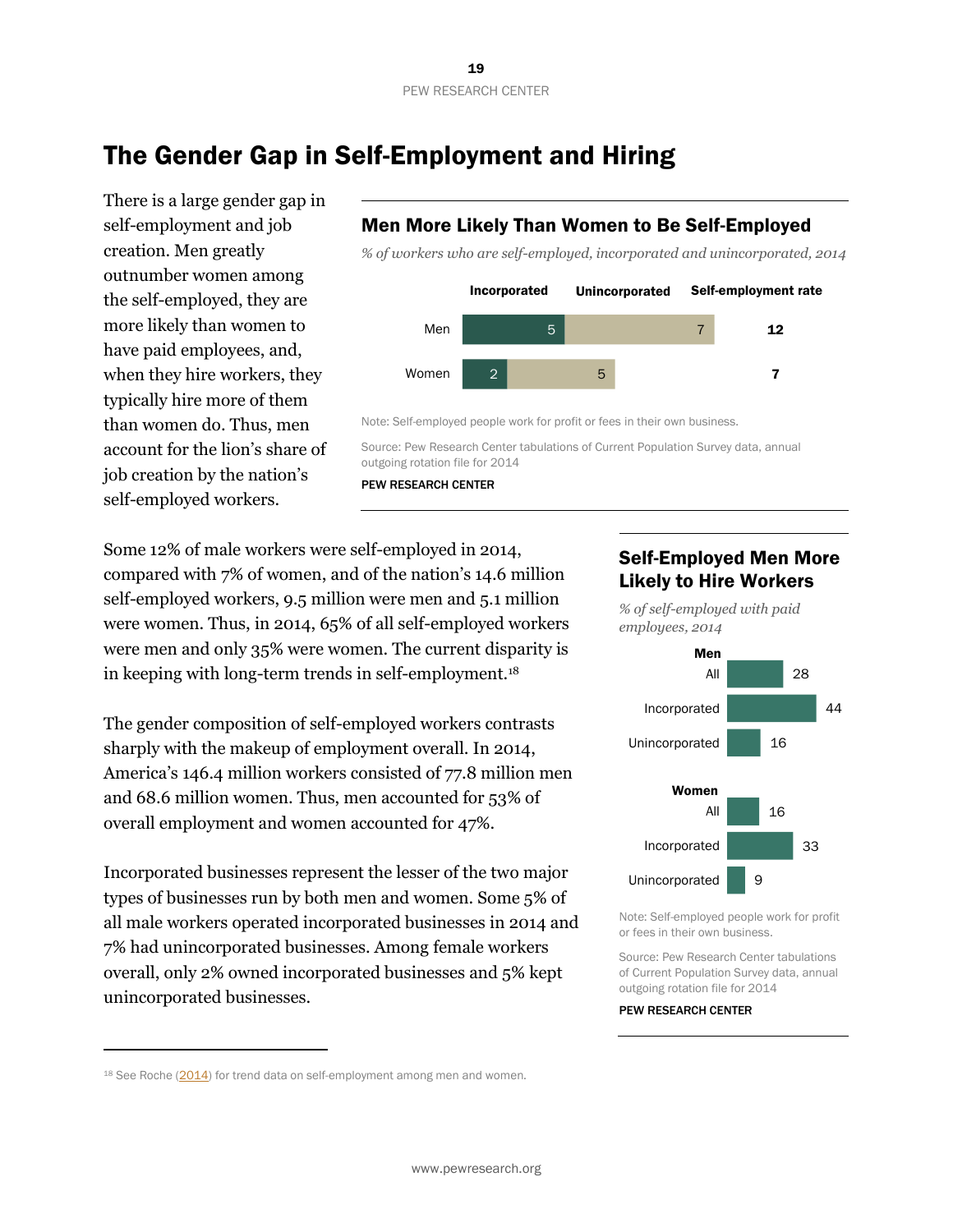# <span id="page-20-0"></span>The Hiring of Other Workers by Self-Employed Men and Women

The likelihood of employing paid workers varies markedly by gender. Self-employed men were nearly twice as likely as women to have at least one paid employee in 2014, 28% compared with 16%. In number, 2.6 million self-employed men and 803,000 self-employed women engaged other workers.

Something self-employed men and women do have in common is that those with incorporated businesses are much more likely to hire than those with unincorporated business. Among self-employed men, 44% of those with incorporated firms had paid employees in 2014. Among self-employed women with incorporated firms, 33% had paid employees. Self-employed workers of either gender with unincorporated businesses hire at much lower rates—only 16% of men and 9% of women did some hiring.

#### Self-Employed Men Had Four Times as Many Employees as Women in 2014

*Self-employed men and women that hired others and their paid employees (totals in thousands)*

|                 | With paid<br>employees |        | Hired by self-employed |        |
|-----------------|------------------------|--------|------------------------|--------|
|                 | Total                  | Total  | Average                | Median |
| Men             | 2.638                  | 23.287 | 8.8                    | 4      |
| Incorporated    | 1.710                  | 18.049 | 10.6                   | 4      |
| Unincorporated  | 928                    | 5,239  | 5.6                    | 2      |
| Women           | 803                    | 6.136  | 7.6                    | 3      |
| Incorporated    | 488                    | 4.439  | 9.1                    | 4      |
| Unincorporated* | 315                    | 1.696  | 5.4                    | 3      |

Note: \* Sample size less than 500. Self-employed people work for profit or fees in their own business. The number of paid employees is top coded at 75. Subgroups may not sum to total due to rounding.

Source: Pew Research Center tabulations of Current Population Survey data, annual outgoing rotation file for 2014

PEW RESEARCH CENTER

More likely to be self-employed and more likely to have paid employees, self-employed men provided 23.3 million jobs in 2014, compared with 6.1 million jobs established by self-employed women. Most of these jobs flow from incorporated businesses—18 million in incorporated businesses owned by men and 4.4 million in incorporated businesses owned by women.

Self-employed men also run larger firms than self-employed women, judging by payroll numbers. Men with paid employees had an average of 8.8 workers in 2014, ranging from 5.6 among the unincorporated to 10.6 among the incorporated. Self-employed women with paid employees created 7.6 jobs on average, and women with incorporated businesses had an average of 9.1 employees.

Most self-employed men and women had far fewer employees, however. At the median, selfemployed men with paid employees hired only four workers and self-employed women who hired had only three.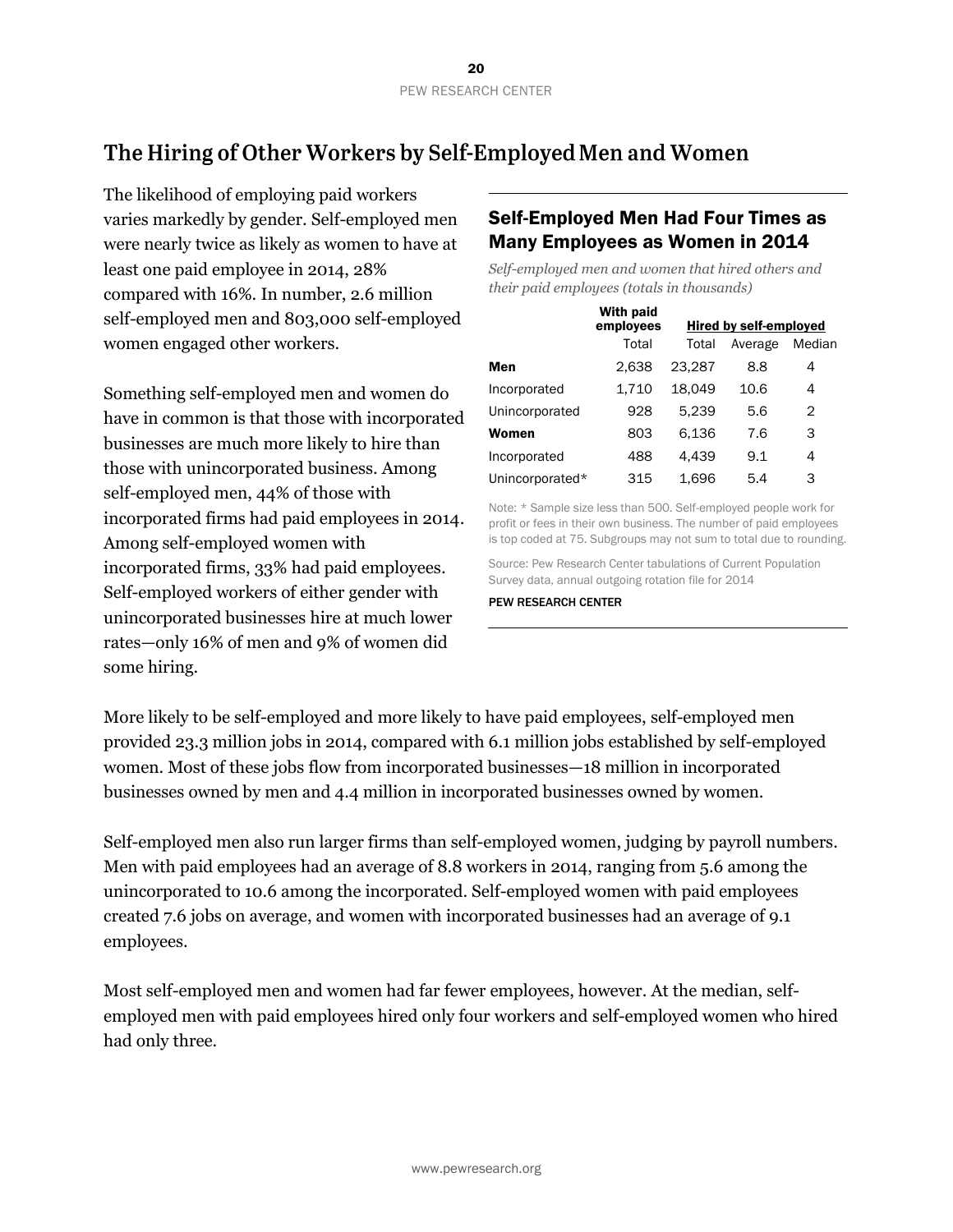The gender gap in selfemployment and job creation is not fully understood, but two factors appear to play a role: family obligations and the distribution of men and women across industries. As noted, about four-in-ten selfemployed women (38%), compared with 17% of men, reported working part-time for noneconomic reasons in 2012. This indicates that child care and other family matters, potentially in addition to school or training, diminish the time women may spend on running a business. It is estimated that self-employed women averaged 32.6 hours of work per week in 2012, compared with 40.3 hours for self-employed men.<sup>19</sup>

## The Self-Employment Rate and the Employment Distribution of Men and Women, by Industry, 2014

|                                    |     | Self-employment rate |      | <b>Employment</b><br>distribution |
|------------------------------------|-----|----------------------|------|-----------------------------------|
|                                    | Men | Women                | Men  | Women                             |
| All                                | 12% | 7%                   | 100% | 100%                              |
| Agriculture, forestry & fishing    | 41  | 46                   | 2    | 1                                 |
| Mining                             | 4   | $\star$              | 1    | < 0.5                             |
| Construction                       | 25  | 19                   | 12   | 1                                 |
| Manufacturing                      | 4   | 4                    | 14   | 6                                 |
| Wholesale and retail trade         | 9   | 7                    | 14   | 13                                |
| Transportation and utilities       | 9   | 5                    | 8    | З                                 |
| Information                        | 9   | 5                    | 2    | 2                                 |
| <b>Financial activities</b>        | 16  | 7                    | 6    | 8                                 |
| Professional and business services | 21  | 17                   | 13   | 10                                |
| Educational and health services    | 6   | 4                    | 11   | 36                                |
| Leisure and hospitality            | 9   | 6                    | 8    | 10                                |
| Other services                     | 19  | 18                   | 4    | 6                                 |

Note: \* Sample size less than 500. Self-employed people work for profit or fees in their own business. Public administration is not shown because there are no self-employed workers in that sector, by definition.

Source: Pew Research Center tabulations of Current Population Survey data, annual outgoing rotation file for 2014

PEW RESEARCH CENTER

The concentration of men and women in different industries also plays a role. In 2014, half of women who worked did so in just two industries: educational and health services (36%) and wholesale and retail trade (13%). Self-employment in these industries is modest, whether among men or women. Among those in educational and health services, only 6% of men and 4% of women were self-employed last year. In wholesale and retail trade, the self-employment rates for men and women were 9% and 7%, respectively.

Women, like men, had relatively high self-employment rates in four industries: agriculture, forestry and fishing (46% for women versus 41% for men), construction (19% versus 25%), professional and business services (17% versus 21%), and other services (18% versus 19%). But while 31% of men who work were employed in these sectors overall, only 18% of women with jobs

l

<sup>19</sup> Roche [\(2014\)](http://www.bls.gov/opub/mlr/2014/article/female-self-employment-in-the-united-states-an-update-to-2012.htm).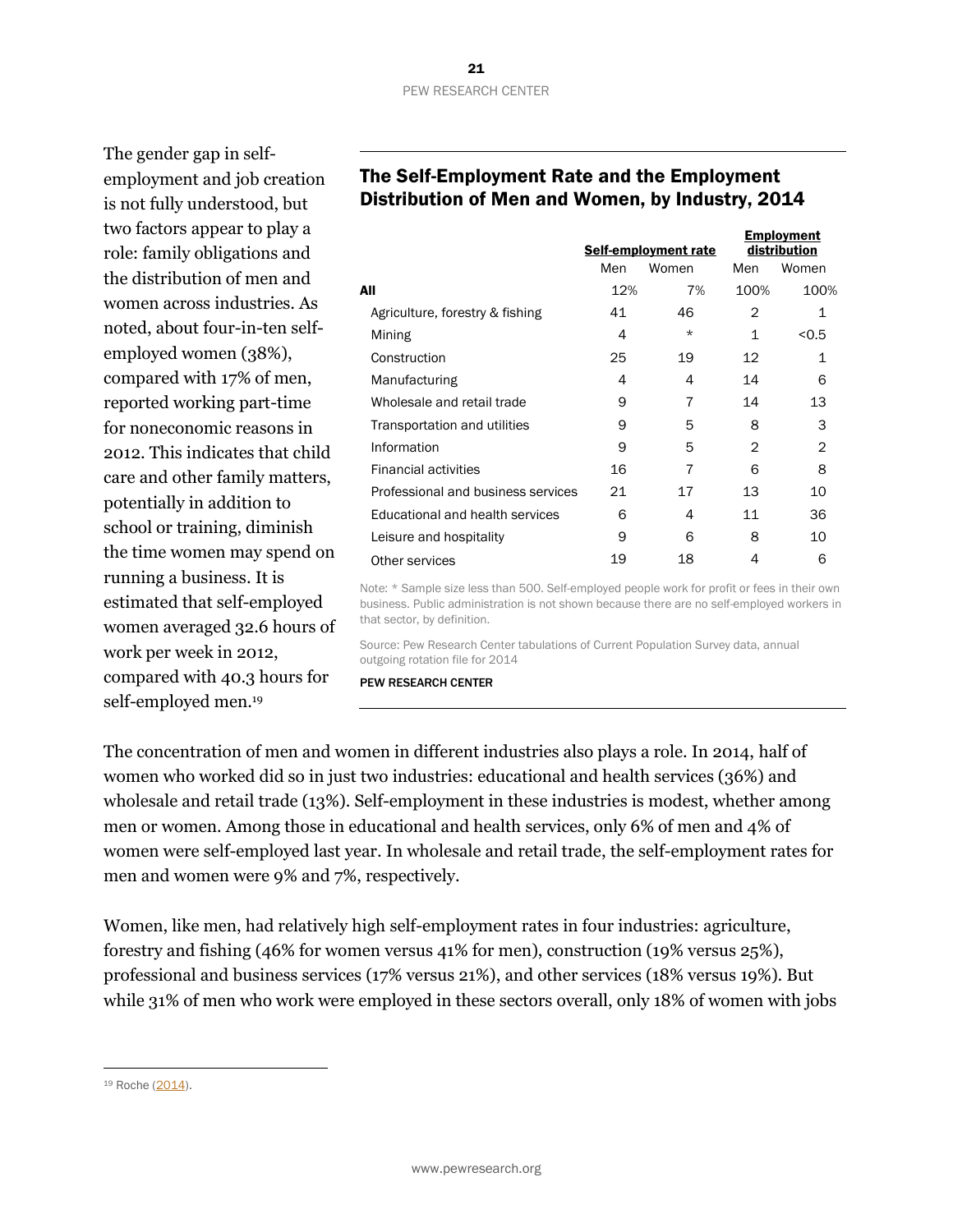were similarly situated. The major disparity was in construction, with 12% of employed men and 1% of women working in that industry in 2014.

In a related note, men and women were equally likely to be self-employed in the manufacturing sector, at 4% each. As reported, self-employed workers in manufacturing were the most likely to have paid employees—39% of them had at least one in 2014.<sup>20</sup> But only 6% of women worked in manufacturing overall, compared with 14% of men.

 $\overline{a}$ 

<sup>&</sup>lt;sup>20</sup> Due to sample size limitations it is not possible to report on the shares of self-employed men and women with at least one paid employee for all industries. Generally speaking, the data suggest self-employed men are more likely to hire workers than self-employed women within most industries. For example, in professional and business services, self-employed men are two times as likely as women to have employees, 24% compared with 12%.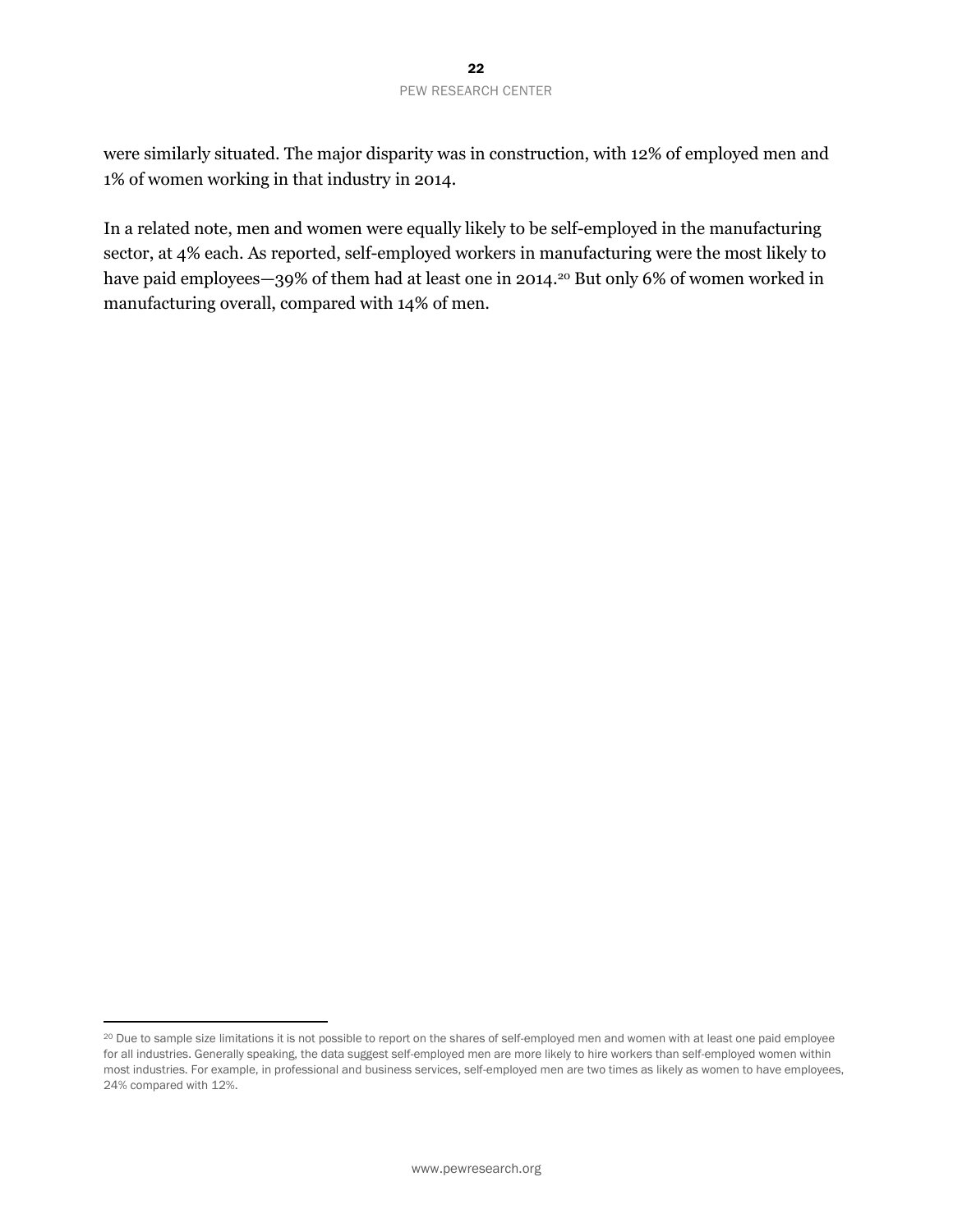# <span id="page-23-0"></span>Among Self-Employed, Whites and Asians Do More Hiring

Whites and Asians are more likely than Hispanics and blacks to be self-employed, and this racial and ethnic gap extends through most industries. Self-employed Asians and whites also have a greater likelihood of having paid employees and, among businesses with paid employees, whiteand Asian-owned firms typically hire more workers than firms owned by Hispanics and blacks.

Some 11% of whites were self-employed in 2014, followed closely by Asians at 10%. Hispanics lagged behind a bit, with a self-employment rate of 8%. The self-employment rate among blacks was only 5%, about half of the rate among whites.

In terms of numbers, the nation's 14.6 million self-employed workers in 2014 consisted of 10.8 million whites, 1.9 million Hispanics, 839,000 blacks and 812,000 Asians. Thus, whites accounted for 74% of all self-employed workers, compared with their share of 65% in overall employment. In sharp contrast, blacks accounted for only 6% of self-employment, compared with their share of 11% in total employment. Hispanics and Asians made up 13% and 6% of self-employment in 2014,

compared with 16% and 6% of total employment, respectively.<sup>21</sup>

The rates of incorporation also vary across the groups. Among Asians and whites, 4% of all workers were selfemployed and had incorporated businesses in 2014. That is double the share among Hispanics and blacks, among whom only 2% of workers were selfemployed with incorporated businesses. Considered as a share of self-employed workers, 44% of selfemployed Asians were in incorporated businesses in

 $\overline{a}$ 

#### Whites and Asians More Likely to Be Self-Employed and to Be Incorporated

*% of workers who are self-employed, incorporated and unincorporated, 2014*



Note: Self-employed people work for profit or fees in their own business. The percent incorporated and percent unincorporated may not sum to the self-employment rate due to rounding. Asians include Native Hawaiians and Pacific Islanders. Whites, blacks and Asians are non-Hispanic. Hispanics are of any race. Other race groups not shown.

Source: Pew Research Center tabulations of Current Population Survey data, annual outgoing rotation file for 2014

<sup>21</sup> Total employment in 2014 was as follows: 95.8 million whites, 23.5 million Hispanics, 15.7 million blacks and 8.5 million Asians, according to Pew Research Center tabulations of Current Population Survey data, annual outgoing rotation file for 2014.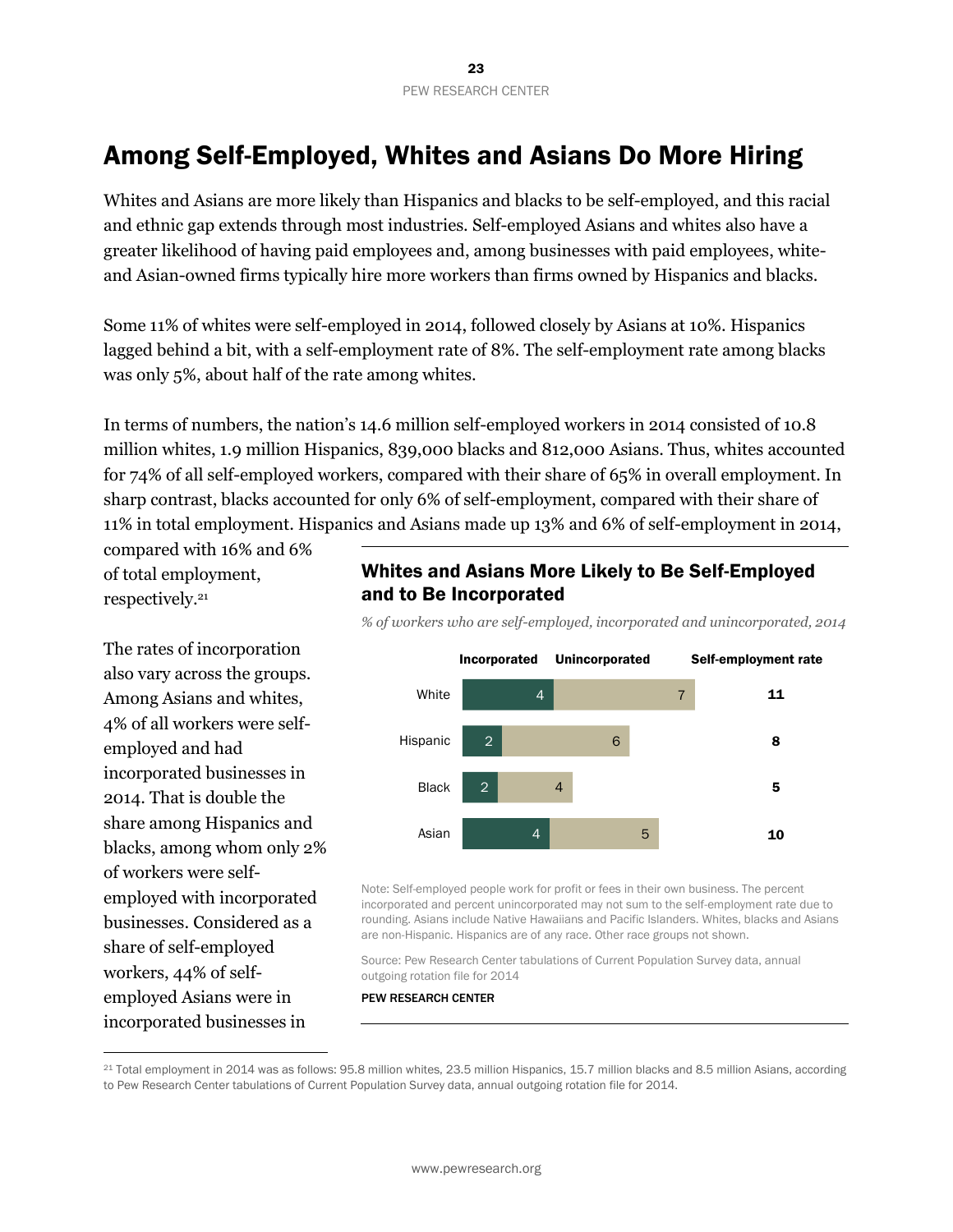2014, the highest rate of incorporation among racial and ethnic groups. The rate of incorporation was 39% among self-employed whites, 32% among self-employed blacks and 24% among self-employed Hispanics.

The racial and ethnic gap in self-employment extends through most industries. At least one-in-ten workers from any group were self-employed in three industries: construction, professional and business services, and other services.<sup>22</sup> Whites were at the forefront in self-employment in all three sectors in 2014. For example, in professional and business services, 21% of whites were self-employed, compared with 18% of

#### Self-Employment Rate by Race, Ethnicity and Industry

*% of workers who are self-employed, 2014*

|                                    | White | <b>Hispanic</b> | <b>Black</b> | Asian   |
|------------------------------------|-------|-----------------|--------------|---------|
| All                                | 11%   | 8%              | 5%           | 10%     |
| Agriculture, forestry & fishing    | 55    | 3               | $\star$      | $\star$ |
| Mining                             | 5     | $\star$         | $\star$      | $\star$ |
| Construction                       | 27    | 19              | 20           | $\star$ |
| Manufacturing                      | 5     | 2               | 1            | З       |
| Wholesale and retail trade         | 9     | 5               | 3            | 14      |
| Transportation and utilities       | 7     | 9               | 6            | $\star$ |
| Information                        | 9     | $\star$         | $\star$      | $\star$ |
| <b>Financial activities</b>        | 13    | 7               | 7            | 10      |
| Professional and business services | 21    | 18              | 13           | 11      |
| Educational and health services    | 5     | 5               | 3            | 6       |
| Leisure and hospitality            | 9     | 3               | 4            | 12      |
| Other services                     | 20    | 13              | 20           | 20      |

Note: \* Sample size less than 500. Self-employed people work for profit or fees in their own business. Asians include Native Hawaiians and Pacific Islanders. Whites, blacks and Asians are non-Hispanic. Hispanics are of any race. Other race groups not shown. Public administration is not shown because there are no self-employed workers in that sector, by definition.

Source: Pew Research Center tabulations of Current Population Survey data, annual outgoing rotation file for 2014

PEW RESEARCH CENTER

Hispanics, 13% of blacks, and 11% of Asians. Asians led in self-employment in wholesale and retail trade, as well as in leisure and hospitality.

Notably, in construction, self-employment among whites was higher than among Hispanics, by 27% to 19%. (The construction industry was of vital importance in providing employment opportunities for Hispanics, especially for immigrants, in the pre-Great Recession era. <sup>23</sup>) There was also a vast gulf in self-employment between whites and Hispanics in agriculture, forestry and fishing, by 55% to 3%.

 $\overline{a}$ 

<sup>&</sup>lt;sup>22</sup> This is subject to the caveat that the sample size for Asians in construction is less than 500.

<sup>23</sup> Kochhar [\(2006\)](http://www.pewhispanic.org/2006/09/27/latino-labor-report-2006/)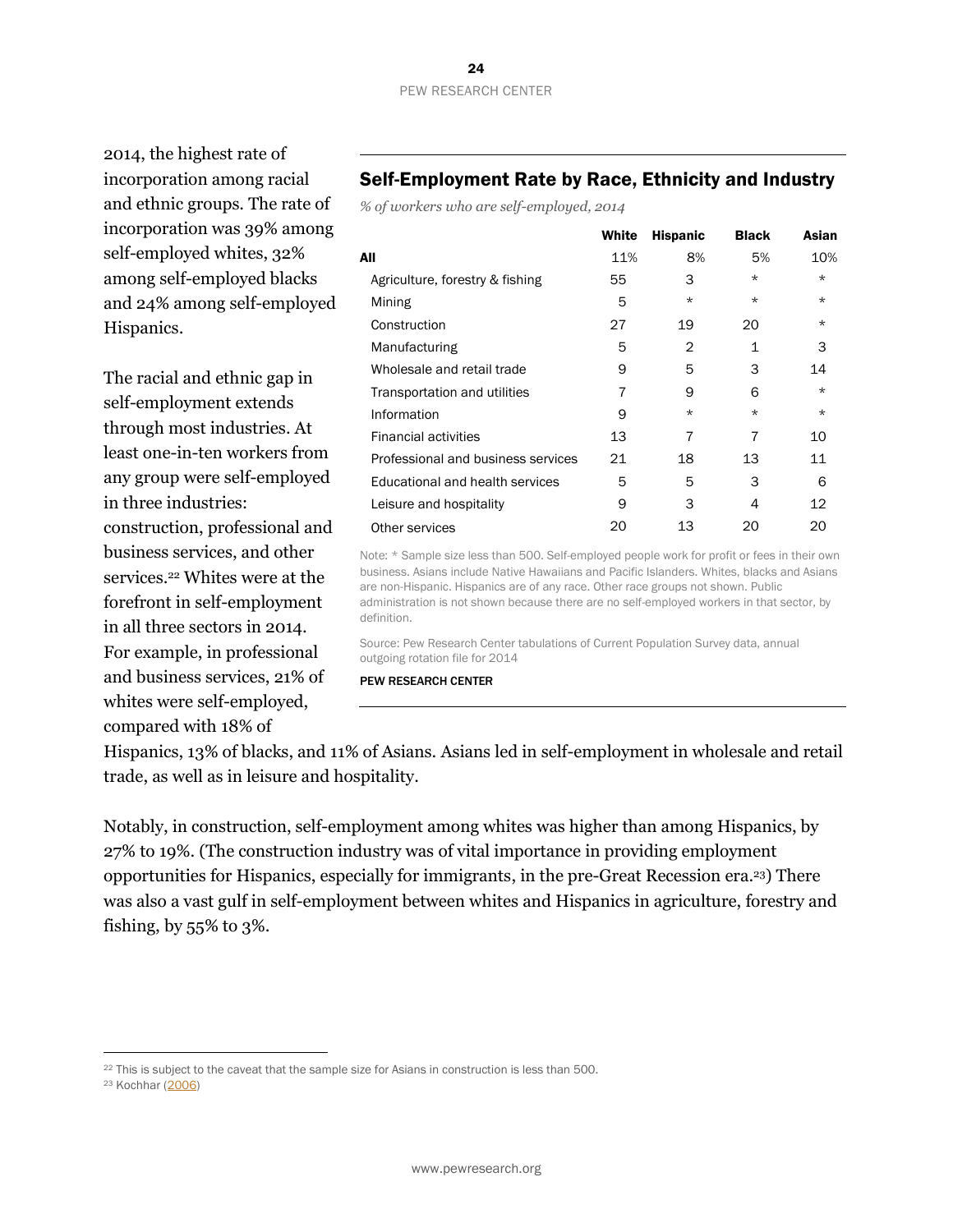# <span id="page-25-0"></span>Hiring Among the Self-Employed by Race and Ethnicity

Asians who are self-employed are the most likely to employ others for pay. Nearly one-in-three self-employed Asians (31%) had at least one paid employee in 2014, compared with 25% of self-employed whites, 18% of self-employed Hispanics and 15% of self-employed blacks.

The relatively high hiring rate among self-employed Asians is driven by the unincorporated. Among self-employed workers with unincorporated businesses, 21% of Asians had paid employees in 2014, compared with 14% of whites, 12% of Hispanics and 10% of blacks. Among those with incorporated businesses, Asians (44%) and whites (42%) led other groups in hiring. Some 34% of incorporated businesses owned by Hispanics had paid employees, as did 26% of black-owned incorporated businesses.<sup>24</sup> Within all groups, the incorporated are much more likely to hire than the unincorporated.

Whites, by the sheer size of their presence in the nation's workforce, dominate in the number of jobs created by selfemployed workers.<sup>25</sup> Of the 29.4 million paid employees in businesses run by the self-employed in 2014, 24.5 million (83%) worked for white-owned businesses, 2.1 million (7%) for Hispanic-owned, 2 million (7%) for Asian-owned and 675,000 (2%) for black-owned.

The average number working for white-owned businesses with paid employees is also bigger. Self-employed whites with paid employees reported having 9.1 employees in 2014, compared

 $\overline{a}$ 

#### Self-Employed Asians and Whites More Likely to Hire Workers

*% of self-employed with paid employees, 2014* 



Note: \* Sample size less than 500. Selfemployed people work for profit or fees in their own business. Asians include Native Hawaiians and Pacific Islanders. Whites, blacks and Asians are non-Hispanic. Hispanics are of any race. Other race groups not shown.

Source: Pew Research Center tabulations of Current Population Survey data, annual outgoing rotation file for 2014

PEW RESEARCH CENTER

with 8 for Asians, 6.1 for Hispanics, and 5.3 for blacks. However, at the median, these groups of workers employed fewer—four employees each among whites and Asians, three among Hispanics, and two among blacks.

<sup>24</sup> The sample sizes for incorporated self-employed Hispanics, blacks and Asians are less than 500 each.

<sup>&</sup>lt;sup>25</sup> The sample sizes for self-employed Hispanics, blacks and Asians with paid employees are less than 500 each.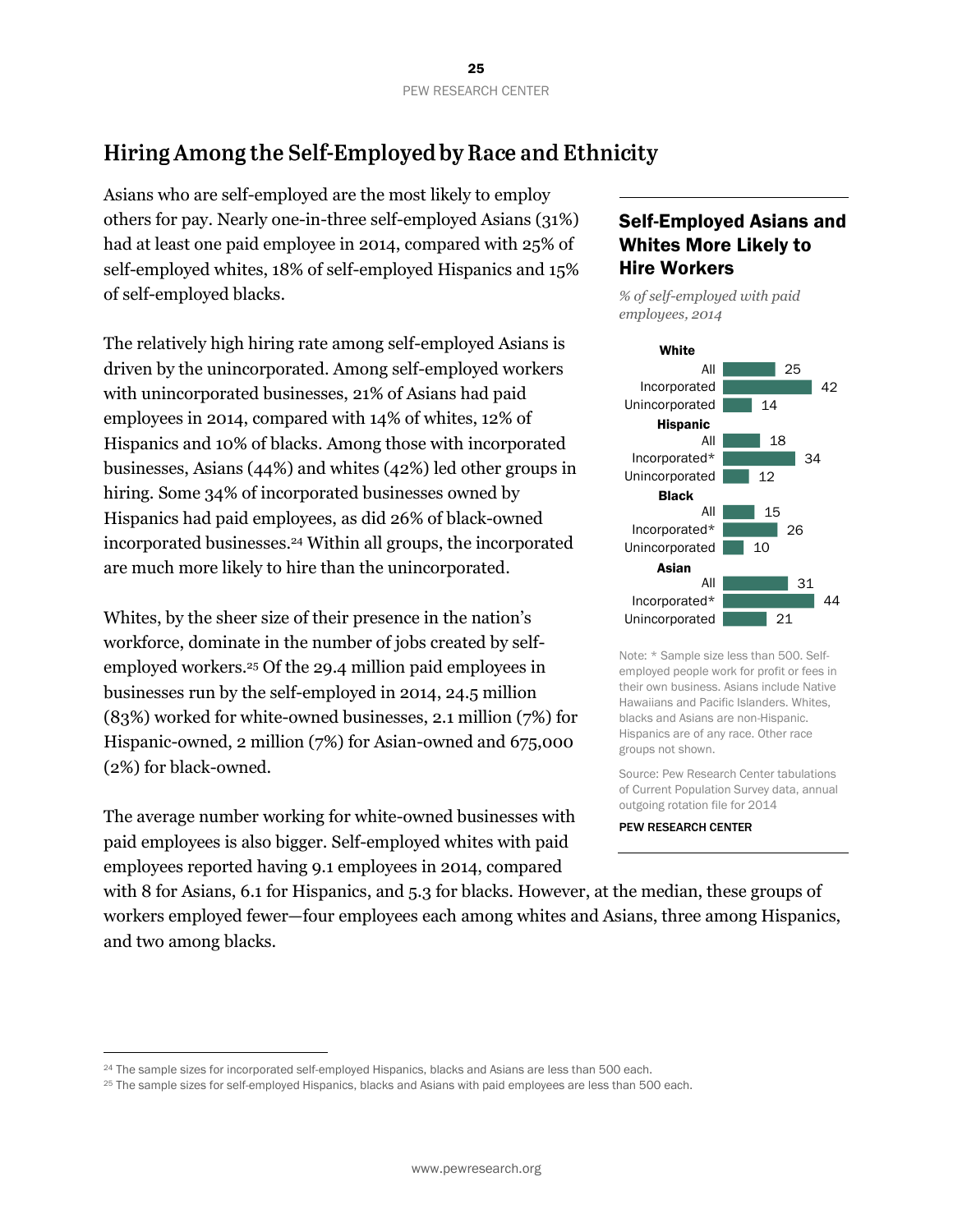#### Whites Account for Most of the Hiring by Self-Employed Workers

*Self-employed workers that hired others and their paid employees in 2014 (totals in thousands)*

|           | With paid<br>employees |        | <b>Hired by self-employed</b> |        |
|-----------|------------------------|--------|-------------------------------|--------|
|           | Total                  | Total  | Average                       | Median |
| White     | 2.692                  | 24.469 | 9.1                           | 4      |
| Hispanic* | 336                    | 2.063  | 6.1                           | 3      |
| Black*    | 126                    | 675    | 5.3                           | 2      |
| Asian*    | 252                    | 2.011  | 8.0                           | 4      |

Note: \* Sample size less than 500. Self-employed people work for profit or fees in their own business. The number of paid employees is top coded at 75. Asians include Native Hawaiians and Pacific Islanders. Whites, blacks and Asians are non-Hispanic. Hispanics are of any race. Other race groups not shown.

Source: Pew Research Center tabulations of Current Population Survey data, annual outgoing rotation file for 2014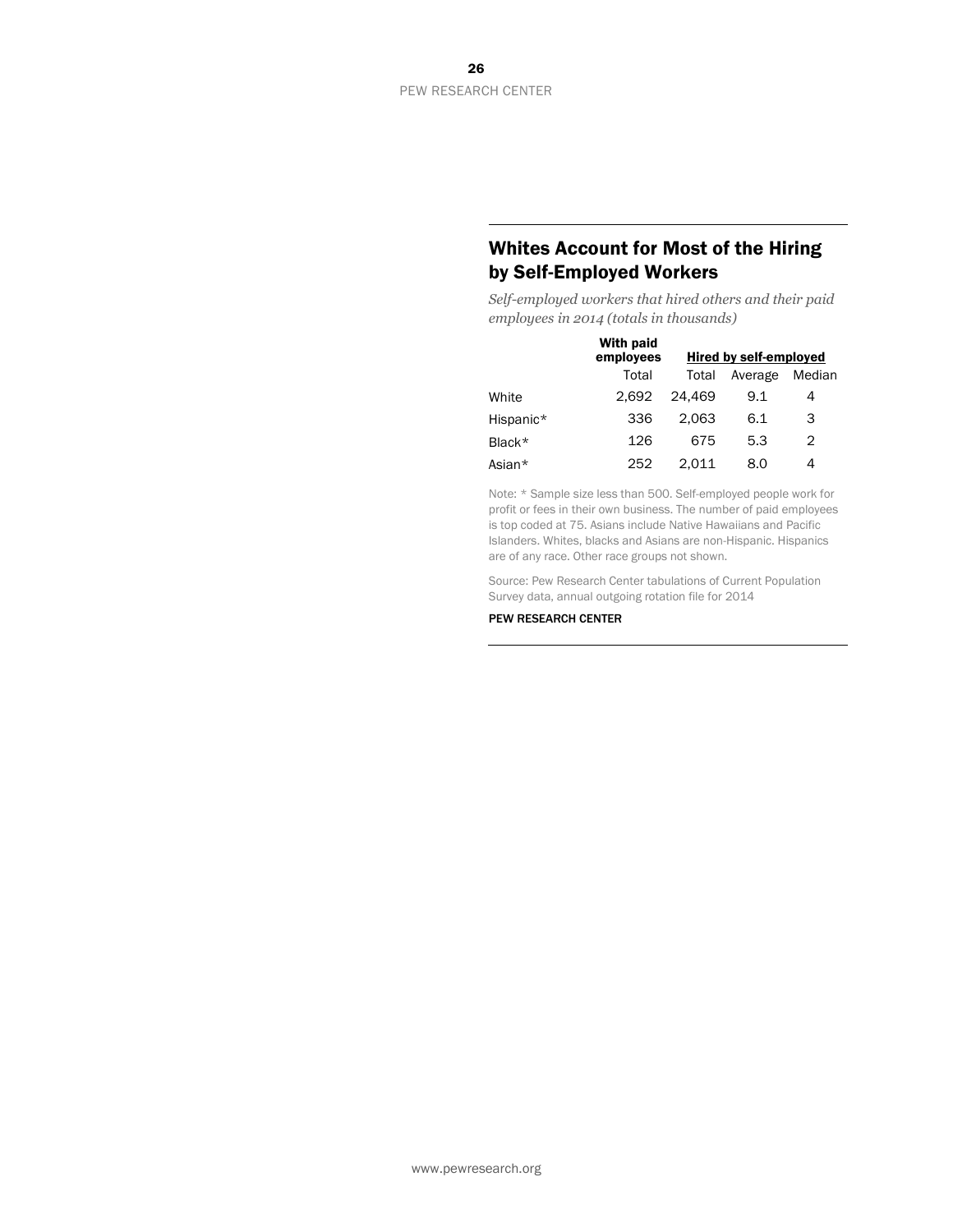# <span id="page-27-0"></span>Immigrants' Contributions to Job Creation

Immigrants are now a sizable segment of the U.S. workforce. In 2014, the nation's 146 million workers included 24 million immigrants, accounting for 16.6% of total employment.<sup>26</sup> Immigrants occupied an even more significant presence within the self-employed workforce last year. Some 2.8 million, or 19%, of the nation's 14.6 million selfemployed workers were immigrants. Thus, immigrants are also

## The Self-Employment Rate Is Slightly Higher Among Immigrants

*% of workers who are self-employed, incorporated and unincorporated, 2014*



Note: Self-employed people work for profit or fees in their own business. The percent incorporated and percent unincorporated may not sum to the self-employment rate due to rounding.

Source: Pew Research Center tabulations of Current Population Survey data, annual outgoing rotation file for 2014

PEW RESEARCH CENTER

responsible for a good share of the jobs created by self-employed workers, hiring workers at virtually the same rate as the U.S. born.

Overall, 11% of immigrant workers were self-employed in 2014, compared with 10% of U.S.-born workers. The incorporation rates are also similar. Some 4% of each group of workers had incorporated businesses. But there were proportionally more unincorporated self-employed immigrants than U.S.-born workers, 8% compared with 6%.

The overall similarity in self-employment masks the fact that immigrants outpace the U.S. born in the likelihood of being self-employed within each racial and ethnic group. The largest gaps appear among whites and Hispanics. Almost one-in-five (17%) white immigrants were self-employed in 2014, compared with 11% of whites who were U.S. born. Among Hispanics, immigrants were about twice as likely as those born in the U.S. to be self-employed, by 11% to 6%.

Among Asian workers, 11% of immigrants and 7% of the U.S. born were self-employed last year. The rates of self-employment among black immigrant workers (7%) and U.S.-born blacks (5%) were about the same. Notably, Hispanic and Asian immigrants were just as likely as U.S.-born whites to be self-employed.

l

<sup>26</sup> Bureau of Labor Statistics [\(2015\)](http://www.bls.gov/news.release/pdf/forbrn.pdf)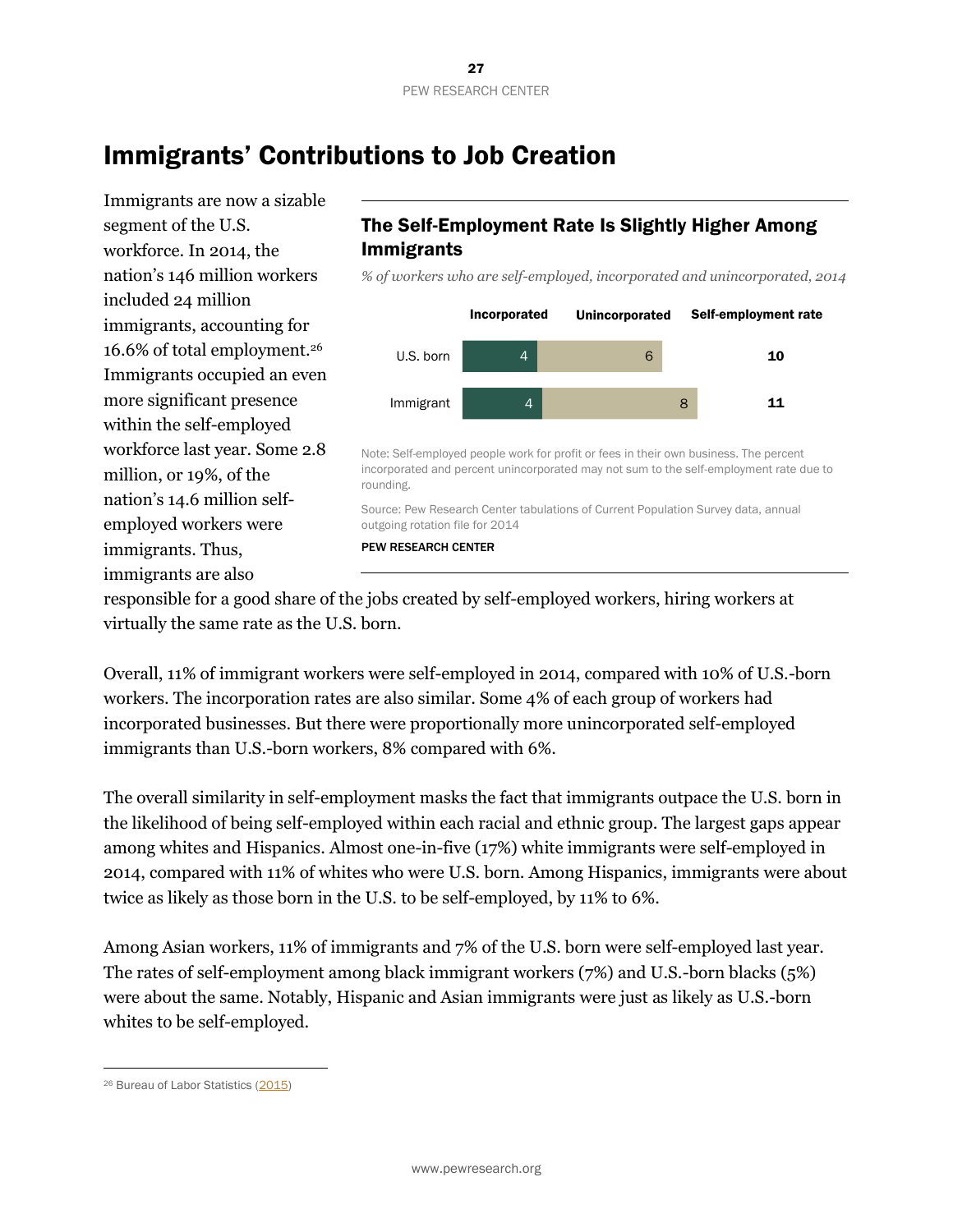Thus, when considered by racial and ethnic groups, the evidence shows that immigrants are engaged in running businesses far more than U.S.-born workers. The magnitude of the difference is muted in the aggregate, however, because of the vastly different racial and ethnic composition of the two groups. The immigrant workforce is almost all minorities—some 82% were Hispanic, Asian, black or some other race in 2014. This drags down the selfemployment rate for immigrants in the aggregate. On the other hand, the U.S. born workforce was mostly white, while only 25% were Hispanic, Asian, black or some other race.

Self-employed immigrants also outdo self-employed U.S.-born workers in running incorporated businesses. Among white immigrant

l

#### Self-Employment Among the U.S. Born and Immigrants, by Race and Ethnicity

*% of workers who are self-employed, incorporated and unincorporated, 2014*



Note: Self-employed people work for profit or fees in their own business. The percent incorporated and percent unincorporated may not sum to the self-employment rate due to rounding. Asians include Native Hawaiians and Pacific Islanders. Whites, blacks and Asians are non-Hispanic. Hispanics are of any race. Other race groups not shown.

Source: Pew Research Center tabulations of Current Population Survey data, annual outgoing rotation file for 2014

#### PEW RESEARCH CENTER

workers overall, the 17% who were self-employed in 2014 included 8% who owned incorporated businesses and 9% who were unincorporated. Thus, within the universe of self-employed workers, almost half (46%) of white immigrants had incorporated their businesses. Among self-employed whites who are U.S. born, 39% had incorporated businesses (the 4% who had incorporated as a share of the 11% who are self-employed). 27

<sup>&</sup>lt;sup>27</sup> All computations are done before the rounding of reported percentages and shares.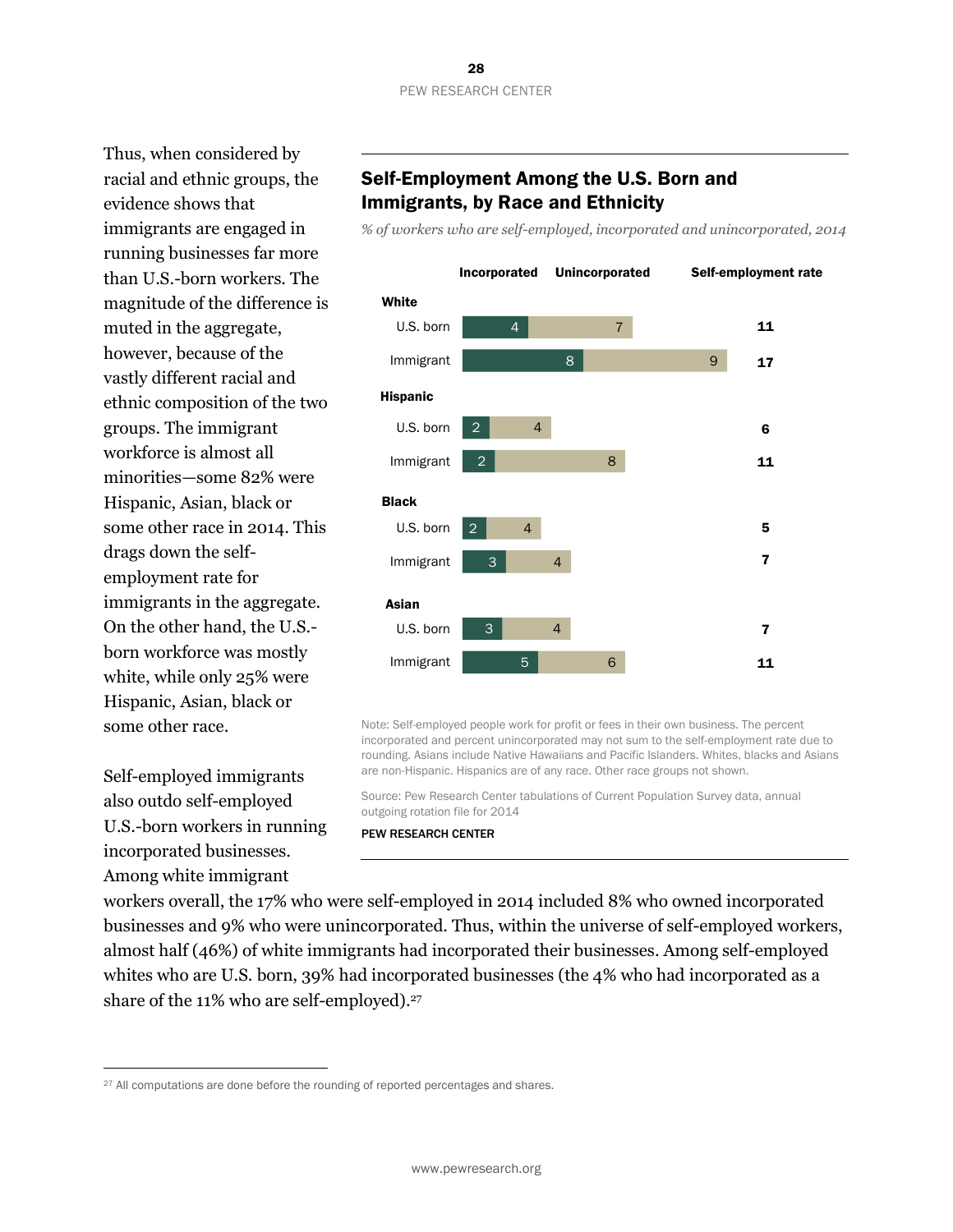Similarly, 46% of self-employed Asian immigrants owned incorporated businesses, compared with 37% of U.S.-born Asians. Among self-employed blacks, 40% of immigrants had incorporated businesses, compared with 30% of the U.S. born. However, among self-employed Hispanics,

immigrants are *less* likely to incorporate their businesses, at a rate of 20% for immigrants compared with 30% for the U.S. born.

With a few exceptions, the self-employment rates for immigrants and U.S.-born workers tend to vary in tandem across industries. The major exception is agriculture, forestry and fishing, a sector in which 51% of U.S.-born workers were self-employed, compared with only 6% of immigrants. By contrast, immigrants have a notable edge over U.S. born workers in self-employment in wholesale and retail trade—12% versus 7%—and in transportation and utilities, 14% versus 6%.<sup>28</sup>

More broadly, immigrants and U.S.-born workers share higher-than-average rates of self-employment in the same industries, such as construction, professional and business services, and other services, and lower-thanaverage rates of self-employment in several other industries, such as manufacturing, educational and health services, and leisure and hospitality.

 $\overline{a}$ 

## Self-Employment Rate Among the U.S. Born and Immigrants, by Industry

*% of workers who are self-employed, 2014*

|                                    |     | <b>U.S. born Immigrants</b> |
|------------------------------------|-----|-----------------------------|
| All                                | 10% | 11%                         |
| Agriculture, forestry & fishing    | 51  | 6                           |
| Mining                             | 4   | $\star$                     |
| Construction                       | 25  | 22                          |
| Manufacturing                      | 4   | 3                           |
| Wholesale and retail trade         | 7   | 12                          |
| Transportation and utilities       | 6   | 14                          |
| Information                        | 8   | $\star$                     |
| <b>Financial activities</b>        | 11  | 11                          |
| Professional and business services | 19  | 18                          |
| Educational and health services    | 4   | 7                           |
| Leisure and hospitality            | 8   | 8                           |
| Other services                     | 19  | 16                          |

Note: \* Sample size less than 500. Self-employed people work for profit or fees in their own business. Public administration is not shown because there are no self-employed workers in that sector, by definition.

Source: Pew Research Center tabulations of Current Population Survey data, annual outgoing rotation file for 2014

<sup>&</sup>lt;sup>28</sup>These two sectors include "mom-and-pop" stores, taxi and limousine services, and related operations often thought of as gateway opportunities for immigrants, at least anecdotally. Due to the limitations of sample size it is not possible to break down self-employment rates for the various groups of workers to this level of industry detail.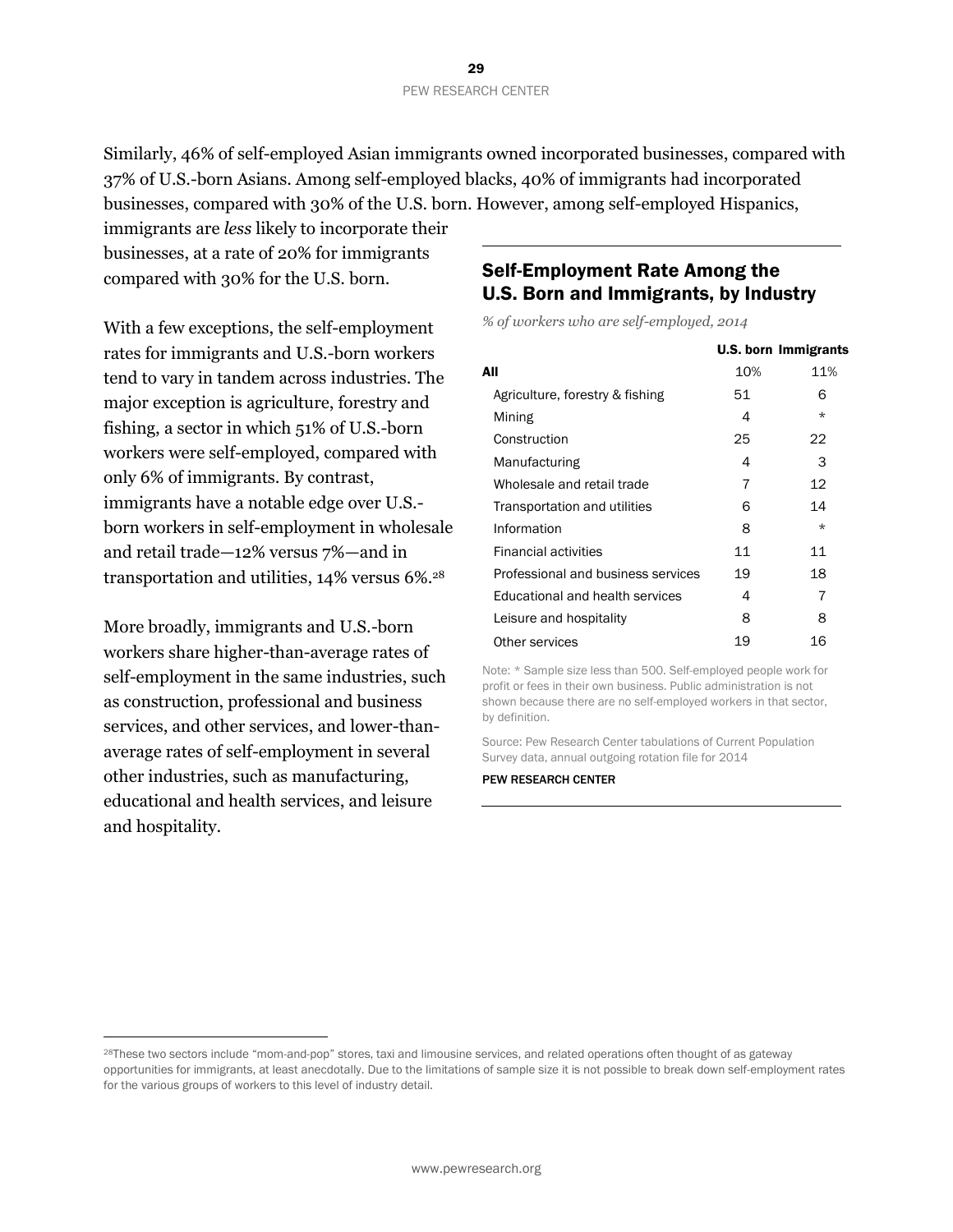# <span id="page-30-0"></span>Job Creation by Immigrant and U.S.-Born Self-Employed Workers

There is little difference in the shares of U.S.-born and immigrant self-employed workers that have paid employees. In 2014, 24% of self-employed workers born in the U.S. had paid employees, compared with 22% of self-employed immigrants. But notable differences in hiring practices emerge when immigrants and U.S.-born workers are classified by racial and ethnic groups.

Among the self-employed, immigrant Asians are by far the most likely to have paid employees. One-in-three (32%) selfemployed Asian immigrants had at least one paid employee in 2014. Trailing them were self-employed white immigrants, 25% of whom had paid employees in 2014. Hispanics and blacks lagged further behind among immigrants, with 17% and 13% doing some hiring, respectively.<sup>29</sup>

Whites lead in hiring among U.S.-born self-employed workers. In 2014, 25% of self-employed whites who are U.S. born had at least one paid employee. This outpaces the rate among U.S. born Hispanics (19%) and blacks (15%). Some 27% of U.S.-born Asians are estimated to have paid employees in 2014, though this is subject to the caveat that the sample size is less than 500.

In number, U.S.-born workers comprise the clear majority of the self-employed with paid employees. Of the 3.4 million selfemployed workers who had paid employees in 2014, 2.8 million are U.S. born and 617,000 are immigrants. The U.S. born had 25.1 million paid employees and immigrants had 4.3 million employees. Thus, the U.S. born accounted for 85% of total hiring by the self-employed and immigrants accounted for 15%.

The average employment size of businesses run by U.S.-born and immigrant self-employed workers is similar. The U.S. born had 8.9 paid employees and immigrants had 7 employees in 2014, on average. At the median, both groups of workers had only three employees.

## Self-Employed Immigrant Asians Most Likely to Hire Workers

*% of self-employed with paid employees, 2014* 



Note: \* Sample size less than 500. Selfemployed people work for profit or fees in their own business. Asians include Native Hawaiians and Pacific Islanders. Whites, blacks and Asians are non-Hispanic. Hispanics are of any race. Other race groups not shown.

Source: Pew Research Center tabulations of Current Population Survey data, annual outgoing rotation file for 2014

#### PEW RESEARCH CENTER

l

<sup>29</sup> The sample size for self-employed black immigrants is less than 500.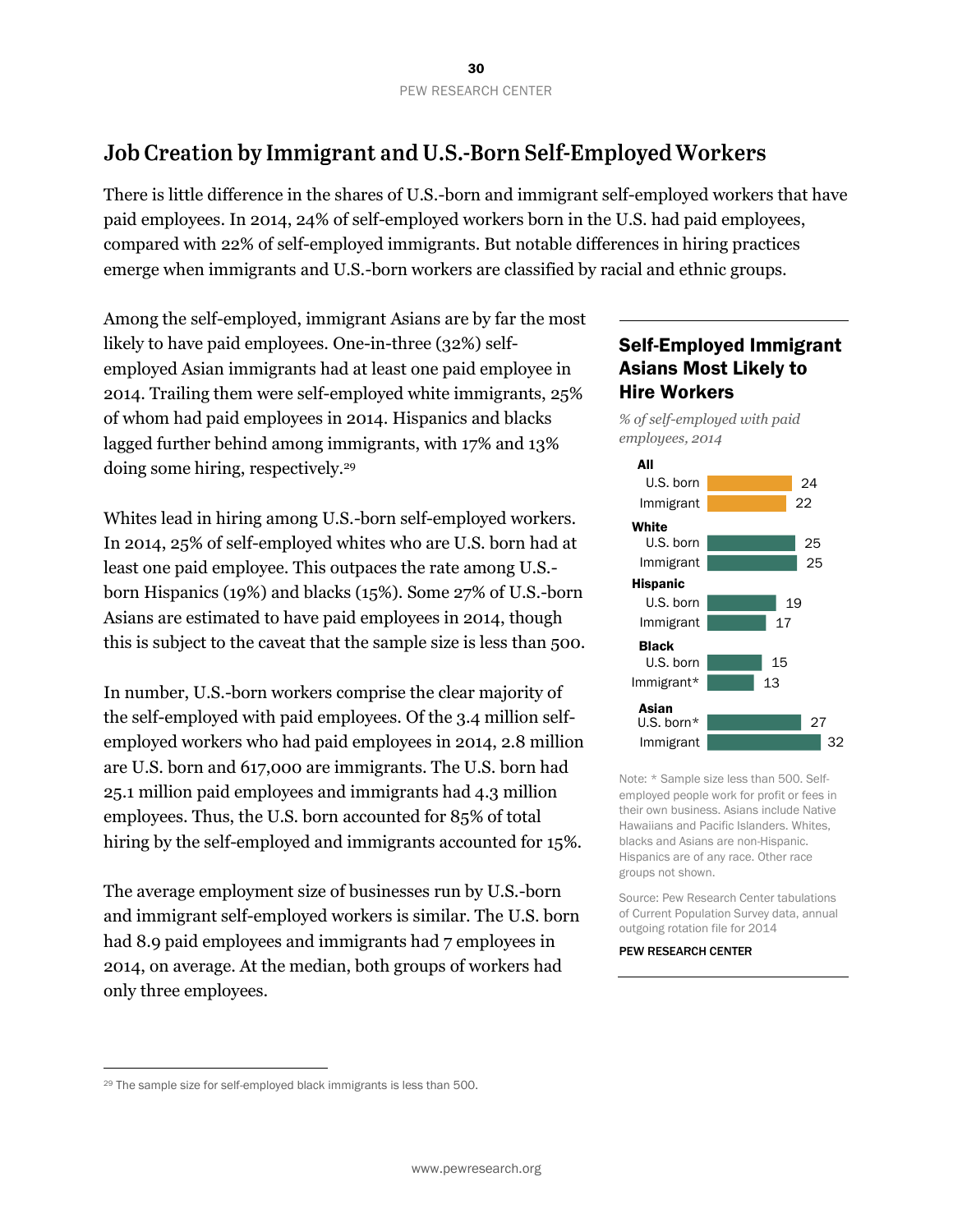## U.S.-Born Self-Employed Workers Have More Paid Employees on Average

*Self-employed workers that hired others and their paid employees, 2014 (totals in thousands)*

|                   | With paid<br>employees | Hired by self-employed |                |   |
|-------------------|------------------------|------------------------|----------------|---|
|                   | Total                  | Total                  | Average Median |   |
| U.S. born         | 2.824                  | 25.091                 | 8.9            | 3 |
| <b>Immigrants</b> | 617                    | 4.332                  | 7.0            | 3 |

Note: Self-employed people work for profit or fees in their own business. The number of paid employees is top coded at 75.

Source: Pew Research Center tabulations of Current Population Survey data, annual outgoing rotation file for 2014